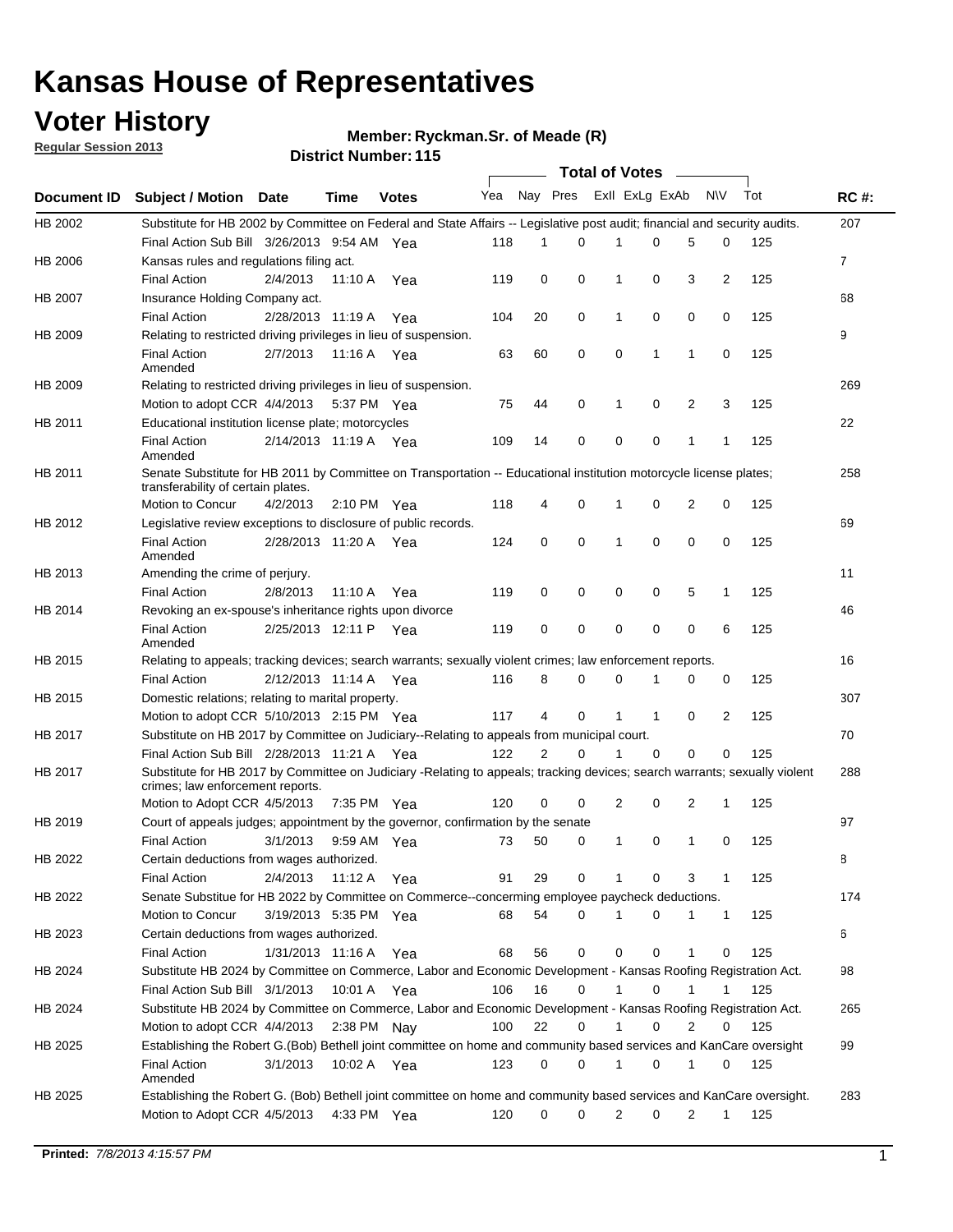## **Voter History**

**Regular Session 2013**

### **Member: Ryckman.Sr. of Meade (R)**

|                    |                                                                                                                                                                                                                                                        |                       |             |              |     |             | <b>Total of Votes</b> |                |                |   |           |     |             |
|--------------------|--------------------------------------------------------------------------------------------------------------------------------------------------------------------------------------------------------------------------------------------------------|-----------------------|-------------|--------------|-----|-------------|-----------------------|----------------|----------------|---|-----------|-----|-------------|
| <b>Document ID</b> | <b>Subject / Motion Date</b>                                                                                                                                                                                                                           |                       | Time        | <b>Votes</b> | Yea | Nay Pres    |                       |                | Exll ExLg ExAb |   | <b>NV</b> | Tot | <b>RC#:</b> |
| HB 2028            | Providing for venue in Shawnee County District Court in certain forfeiture proceedings                                                                                                                                                                 |                       |             |              |     |             |                       |                |                |   |           |     | 12          |
|                    | <b>Final Action</b><br>Amended                                                                                                                                                                                                                         | 2/8/2013              |             | 11:12 A Yea  | 119 | 1           | $\Omega$              | 0              | 0              | 5 | 0         | 125 |             |
| HB 2028            | Providing for venue in Shawnee County District Court in certain forfeiture proceedings<br>Motion to Concur                                                                                                                                             | 3/25/2013 9:36 AM Yea |             |              | 120 | 0           | 0                     | $\overline{2}$ | 0              | 2 | 1         | 125 | 199         |
| HB 2030            | Creating wounded warrior deer hunting permits for injured combat veterans.                                                                                                                                                                             |                       |             |              |     |             |                       |                |                |   |           |     | 25          |
|                    | <b>Final Action</b><br>Amended                                                                                                                                                                                                                         | 2/15/2013 11:16 A     |             | Yea          | 115 | 0           | 0                     | 2              | 2              | 3 | 3         | 125 |             |
| HB 2033            | Concerning the regulation of knives                                                                                                                                                                                                                    |                       |             |              |     |             |                       |                |                |   |           |     | 143         |
|                    | <b>Final Action</b>                                                                                                                                                                                                                                    | 3/7/2013              | 12:12 P     | Yea          | 93  | 28          | 0                     | 1              | 0              | 3 | 0         | 125 |             |
| HB 2033            | Concerning the regulation of knives.                                                                                                                                                                                                                   |                       |             |              |     |             |                       |                |                |   |           |     | 270         |
|                    | Motion to adopt CCR 4/4/2013                                                                                                                                                                                                                           |                       | 5:43 PM Yea |              | 95  | 26          | 0                     |                | 0              | 3 | 0         | 125 |             |
| HB 2034            | Human trafficking; crimes of commercial sexual exploitation of a child, selling sexual relations, promoting the sale of sexual<br>relations and buying sexual relations; children in need of care; staff secure faciliies.                             |                       |             |              |     |             |                       |                |                |   |           |     | 17          |
|                    | <b>Final Action</b><br>Amended                                                                                                                                                                                                                         | 2/12/2013 11:16 A Yea |             |              | 124 | $\Omega$    | 0                     | 0              | 1              | 0 | 0         | 125 |             |
| HB 2034            | S Sub for HB 2034 by Committee on Judiciary - Human trafficking; crimes of commercial sexual exploitation of a child, selling<br>sexual relations, promoting the sale of sexual relations and buying sexual relations; children in need of care; staff |                       |             |              |     |             |                       |                |                |   |           |     | 282         |
|                    | Motion to Adopt CCR 4/5/2013 4:18 PM Yea                                                                                                                                                                                                               |                       |             |              | 120 | $\Omega$    | 0                     | 2              | 0              | 2 | 1         | 125 |             |
| HB 2035            | Cities; experience requirements for plumbers, electricians and certain mechanical contractors.                                                                                                                                                         |                       |             |              |     |             |                       |                |                |   |           |     | 29          |
|                    | <b>Final Action</b>                                                                                                                                                                                                                                    | 2/18/2013 11:16 A     |             | Yea          | 117 | 2           | 0                     | 2              | 0              | 4 | 0         | 125 |             |
| HB 2037            | Public property; religious displays; other displays.                                                                                                                                                                                                   |                       |             |              |     |             |                       |                |                |   |           |     | 176         |
|                    | <b>Final Action</b>                                                                                                                                                                                                                                    | 3/20/2013 10:27 A     |             | Yea          | 120 | 3           | 0                     | 1              | 0              | 1 | 0         | 125 |             |
| HB 2041            | Criminal history record information; definition; municipal court reporting; district court reporting.                                                                                                                                                  |                       |             |              |     |             |                       |                |                |   |           |     | 19          |
|                    | <b>Final Action</b>                                                                                                                                                                                                                                    | 2/13/2013 11:23 A     |             | Yea          | 119 | 3           | 0                     | 0              | 0              | 3 | 0         | 125 |             |
| HB 2042            | Appraisal of property for taxation purposes; appeals; changes.                                                                                                                                                                                         |                       |             |              |     |             |                       |                |                |   |           |     | 158         |
|                    | <b>Final Action</b><br>Amended                                                                                                                                                                                                                         | 3/18/2013 11:19 A     |             | Yea          | 109 | 12          | 0                     | 2              | 0              | 2 | 0         | 125 |             |
| HB 2043            | Aggravated battery; driving under the influence.                                                                                                                                                                                                       |                       |             |              |     |             |                       |                |                |   |           |     | 100         |
|                    | <b>Final Action</b><br>Amended                                                                                                                                                                                                                         | 3/1/2013              |             | 10:03 A Yea  | 123 | $\mathbf 0$ | 0                     | 1              | 0              |   | 0         | 125 |             |
| HB 2043            | Senate Substitute for HB 2043 by Committee on Judiciary - Attorney general; duties and responsibilities; notice of intent to<br>seek the death penalty.                                                                                                |                       |             |              |     |             |                       |                |                |   |           |     | 271         |
|                    | Motion to adopt CCR 4/4/2013                                                                                                                                                                                                                           |                       |             | 5:48 PM Yea  | 121 | 0           | 0                     |                | 0              | 3 | 0         | 125 |             |
| HB 2044            | Increasing the penalty for a person who distributes a controlled substance that causes great bodily harm or death.                                                                                                                                     |                       |             |              |     |             |                       |                |                |   |           |     | 101         |
|                    | <b>Final Action</b><br>Amended                                                                                                                                                                                                                         | 3/1/2013              | 10:05 A     | Yea          | 112 | 11          | 0                     |                | 0              |   | 0         | 125 |             |
| HB 2047            | Requiring certain municipalities to vote to increase property tax revenues over previous year when such increase exceeds<br>inflation; publication.                                                                                                    |                       |             |              |     |             |                       |                |                |   |           |     | 186         |
|                    | <b>Final Action</b><br>Amended                                                                                                                                                                                                                         | 3/21/2013 11:29 A     |             | Nay          | 68  | 53          | 0                     |                | 0              | 3 | 0         | 125 |             |
| HB 2049            | Kansas department of agriculture; increasing certain fees and eliminating sunsets on various program fees.                                                                                                                                             |                       |             |              |     |             |                       |                |                |   |           |     | 59          |
|                    | Final Action<br>Amended                                                                                                                                                                                                                                | 2/27/2013 12:23 P Yea |             |              | 77  | 46          | 0                     | 1              | 0              | 1 | 0         | 125 |             |
| HB 2049            | Kansas department of agriculture; increasing certain fees; concerning sunsets on various program fees.                                                                                                                                                 |                       |             |              |     |             |                       |                |                |   |           |     | 324         |
|                    | Motion to adopt CCR 6/2/2013                                                                                                                                                                                                                           |                       | 12:28 A     | Yea          | 45  | 64          | 0                     | 1              | 0              | 6 | 9         | 125 |             |
| HB 2050            | Agriculture; agricultural chemical registration; pesticide business liablity insurance; repeal of the Kansas agricultural liming<br>materials act.                                                                                                     |                       |             |              |     |             |                       |                |                |   |           |     | 60          |
|                    | <b>Final Action</b><br>Amended                                                                                                                                                                                                                         | 2/27/2013 12:25 P     |             | Yea          | 103 | 20          | 0                     | 1              | 0              | 1 | 0         | 125 |             |
| HB 2051            | Substitute for HB 2051 by Committee on Agriculture and Natural Resources--Amending provisions relating to dams,<br>obstructions, sstreams and water flex accounts and transfer permits.                                                                |                       |             |              |     |             |                       |                |                |   |           |     | 50          |
|                    | Final Action Sub Bill 2/26/2013 2:12 PM Yea                                                                                                                                                                                                            |                       |             |              | 117 | 2           | 0                     | 0              | 0              | 0 | 6         | 125 |             |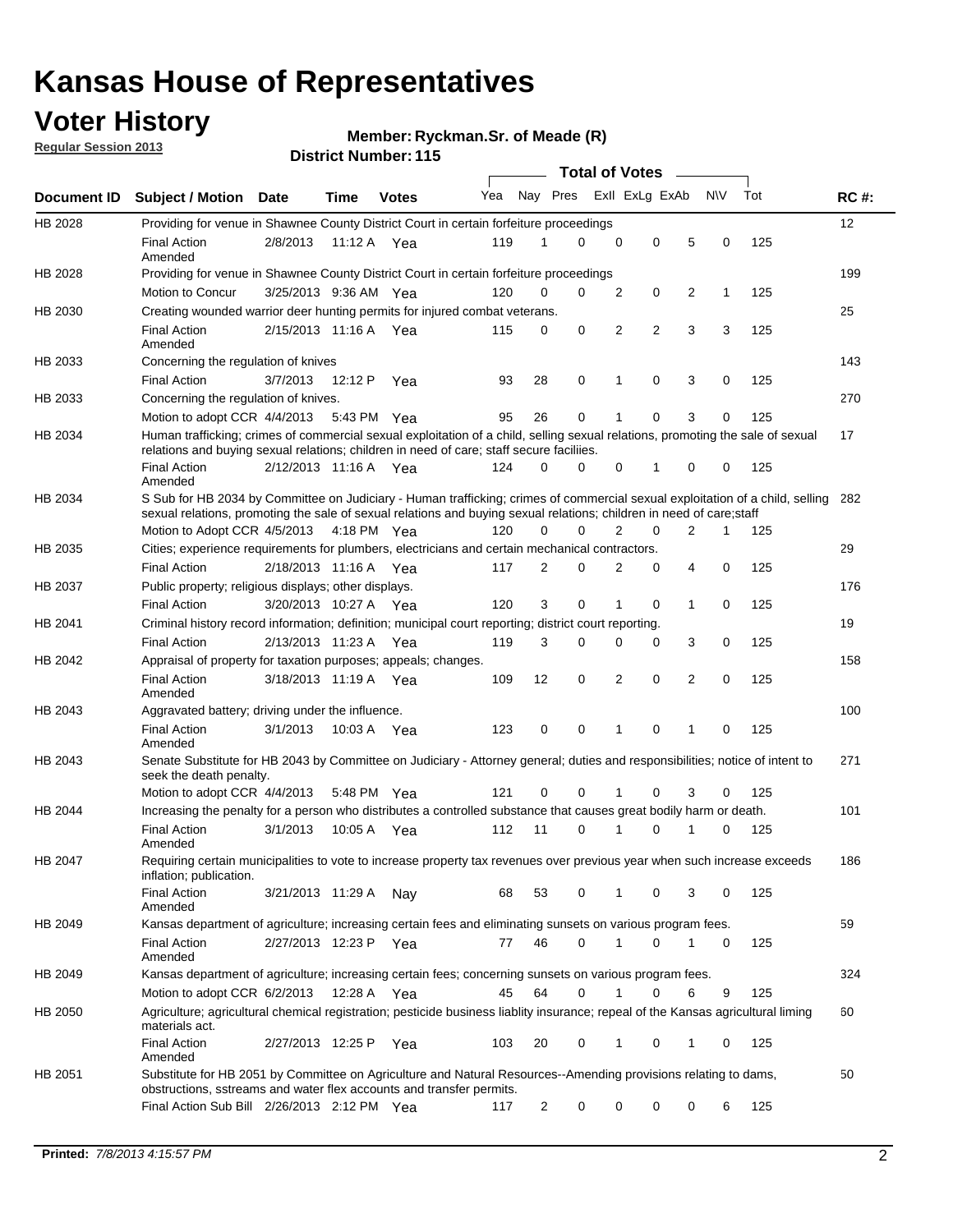## **Voter History**

**Member: Ryckman.Sr. of Meade (R)** 

**Regular Session 2013**

|             |                                                                                                                                                                                                                                          |                       |             | DISTILI MUIIIDEL I I J |     |              |          | Total of Votes – |                |                |              |     |             |
|-------------|------------------------------------------------------------------------------------------------------------------------------------------------------------------------------------------------------------------------------------------|-----------------------|-------------|------------------------|-----|--------------|----------|------------------|----------------|----------------|--------------|-----|-------------|
| Document ID | <b>Subject / Motion</b>                                                                                                                                                                                                                  | <b>Date</b>           | Time        | <b>Votes</b>           | Yea |              | Nay Pres | Exll ExLg ExAb   |                |                | <b>NV</b>    | Tot | <b>RC#:</b> |
| HB 2052     | Discharging a firearm inside or into a city; unlawful acts; exceptions.                                                                                                                                                                  |                       |             |                        |     |              |          |                  |                |                |              |     | 155         |
|             | <b>Final Action</b><br>Amended                                                                                                                                                                                                           | 3/14/2013 11:20 A Yea |             |                        | 121 | 2            | 0        | 0                | 0              | 2              | 0            | 125 |             |
| HB 2052     | Senate Substitute for HB 2052 by Committee on Federal and State Affairs - Concerning firearms; personal and family<br>protection act; concealed handguns in public building; other changes; unlawful discharge of a firearm inside city. |                       |             |                        |     |              |          |                  |                |                |              |     | 300         |
|             | Motion to Adopt CCR 4/5/2013                                                                                                                                                                                                             |                       | 10:24 P Yea |                        | 104 | 16           | 0        | 2                | 0              | 2              | 1            | 125 |             |
| HB 2055     | Personal and Familly Protection Act; public buildings; adequate security.                                                                                                                                                                |                       |             |                        |     |              |          |                  |                |                |              |     | 156         |
|             | <b>Final Action</b><br>Amended                                                                                                                                                                                                           | 3/14/2013 11:26 A Yea |             |                        | 84  | 38           | 0        | 0                | 0              | $\overline{2}$ | 1            | 125 |             |
| HB 2057     | Concerning property taxation; relating to county appraisers; appointing interim appraiser.                                                                                                                                               |                       |             |                        |     |              |          |                  |                |                |              |     | 208         |
|             | <b>Final Action</b>                                                                                                                                                                                                                      | 3/26/2013 9:55 AM Yea |             |                        | 119 | 0            | 0        | 1                | 0              | 5              | 0            | 125 |             |
| HB 2058     | Taxation of helium and certain other gases under mineral severance tax, and prohibition of certain refunds related thereto.                                                                                                              |                       |             |                        |     |              |          |                  |                |                |              |     | 159         |
|             | <b>Final Action</b>                                                                                                                                                                                                                      | 3/18/2013 11:21 A Yea |             |                        | 119 | 2            | 0        | 2                | 0              | 2              | 0            | 125 |             |
| HB 2059     | Income tax deductions and modifications and severance tax exemptions; basis of partner's interest and shareholder's stock;<br>statutory clarification.                                                                                   |                       |             |                        |     |              |          |                  |                |                |              |     | 14          |
|             | <b>Final Action</b><br>Amended                                                                                                                                                                                                           | 2/11/2013 11:42 A     |             | Yea                    | 122 | 2            | 0        | 0                | 0              | 1              | 0            | 125 |             |
| HB 2059     | Income tax deductions and modifications and severance tax exemptions; basis of partner's interest and shareholder's stock;<br>statutory clarification.                                                                                   |                       |             |                        |     |              |          |                  |                |                |              |     | 293         |
|             | Motion to Concur                                                                                                                                                                                                                         | 4/5/2013              |             | 8:14 PM Nav            | 0   | 120          | 0        | $\overline{2}$   | 0              | $\overline{2}$ | $\mathbf{1}$ | 125 |             |
| HB 2059     | Income tax rates, deductions and credits; rural opportunity zones; sales tax rates and distribution of revenue; severance tax;<br>and property tax exemptions for IRB property and property damaged by natural disaster.                 |                       |             |                        |     |              |          |                  |                |                |              |     | 322         |
|             | Motion to adopt CCR 6/2/2013                                                                                                                                                                                                             |                       |             | 12:11 A Yea            | 69  | 45           | 0        | $\mathbf{1}$     | 0              | 6              | 4            | 125 |             |
| HB 2060     | Prohibiting certain confined persons from receiving food sales tax refunds and homestead property tax refunds.                                                                                                                           |                       |             |                        |     |              |          |                  |                |                |              |     | 10          |
|             | <b>Final Action</b><br>Amended                                                                                                                                                                                                           | 2/7/2013              | 11:18 A     | Yea                    | 123 | 0            | 0        | $\Omega$         | 1              | 1              | 0            | 125 |             |
| HB 2065     | Creating the crime of home improvement fraud.                                                                                                                                                                                            |                       |             |                        |     |              |          |                  |                |                |              |     | 20          |
|             | <b>Final Action</b><br>Amended                                                                                                                                                                                                           | 2/13/2013 11:26 A     |             | Nav                    | 106 | 16           | 0        | 0                | 0              | 3              | 0            | 125 |             |
| HB 2066     | Physical therapists; evaluation and treatment of patients.                                                                                                                                                                               |                       |             |                        |     |              |          |                  |                |                |              |     | 26          |
|             | <b>Final Action</b><br>Amended                                                                                                                                                                                                           | 2/15/2013 11:18 A Yea |             |                        | 98  | 16           | 0        | 2                | $\overline{2}$ | 3              | 4            | 125 |             |
| HB 2067     | Board of nursing; assistant attorneys general.                                                                                                                                                                                           |                       |             |                        |     |              |          |                  |                |                |              |     | 15          |
|             | <b>Final Action</b>                                                                                                                                                                                                                      | 2/11/2013 11:44 A Yea |             |                        | 123 | 1            | 0        | 0                | 0              | 1              | 0            | 125 |             |
| HB 2069     | Public policy; certain city ordinances and county resolutions declared void.                                                                                                                                                             |                       |             |                        |     |              |          |                  |                |                |              |     | 102         |
|             | <b>Final Action</b><br>Amended                                                                                                                                                                                                           | 3/1/2013              | 10:06 A     | Yea                    | 92  | 31           | $\Omega$ | 1                | 0              | 1              | 0            | 125 |             |
| HB 2069     | Public policy; certain city ordinances and county resolutions declared void.                                                                                                                                                             |                       |             |                        |     |              |          |                  |                |                |              |     | 292         |
|             | Motion to Concur                                                                                                                                                                                                                         | 4/5/2013              |             | 8:04 PM Yea            | 88  | 32           | 0        | 2                | 0              | 2              | 1            | 125 |             |
| HB 2070     | Appearance bond conditions; surety and bounty hunter regulation.                                                                                                                                                                         |                       |             |                        |     |              |          |                  |                |                |              |     | 103         |
|             | <b>Final Action</b><br>Amended                                                                                                                                                                                                           | 3/1/2013              |             | 10:08 A Yea            | 122 | $\mathbf{1}$ | 0        | $\mathbf{1}$     | 0              | $\mathbf{1}$   | 0            | 125 |             |
| HB 2074     | Cities and counties; solid waste disposal areas; restrictions.                                                                                                                                                                           |                       |             |                        |     |              |          |                  |                |                |              |     | 139         |
|             | <b>Emergency Final</b><br><b>Action Amend</b>                                                                                                                                                                                            | 3/1/2013              |             | 1:11 PM Yea            | 102 | 19           | 0        | $\mathbf{1}$     | 0              | $\mathbf{1}$   | 2            | 125 |             |
| HB 2075     | Cities; qualifications and rehabilitation of abandoned property.                                                                                                                                                                         |                       |             |                        |     |              |          |                  |                |                |              |     | 61          |
|             | <b>Final Action</b><br>Amended                                                                                                                                                                                                           | 2/27/2013 12:27 P Yea |             |                        | 72  | 51           | 0        | 1                | 0              | 1              | 0            | 125 |             |
| HB 2077     | Granting professional licenses to military service members.<br>Final Action<br>Amended                                                                                                                                                   | 2/26/2013 2:13 PM Yea |             |                        | 119 | 0            | 0        | 2                | 0              | 2              | 2            | 125 | 51          |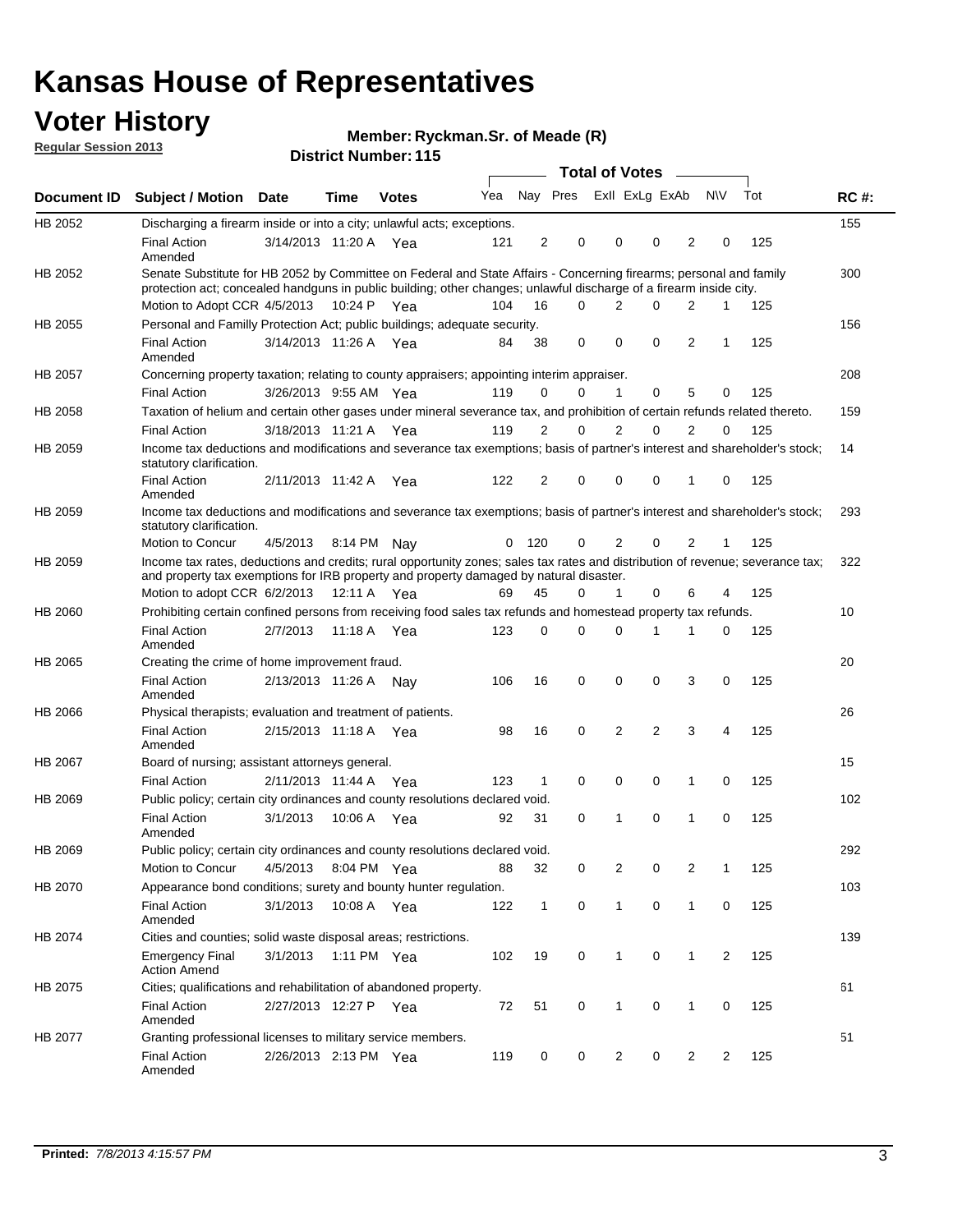## **Voter History**

**Member: Ryckman.Sr. of Meade (R)** 

**Regular Session 2013**

|             |                                                                                                                                                                                                       |                       |         | <b>DISTRICT MAILINGL.</b> ITS |     |              |   | Total of Votes – |          |                |             |     |             |
|-------------|-------------------------------------------------------------------------------------------------------------------------------------------------------------------------------------------------------|-----------------------|---------|-------------------------------|-----|--------------|---|------------------|----------|----------------|-------------|-----|-------------|
| Document ID | <b>Subject / Motion Date</b>                                                                                                                                                                          |                       | Time    | <b>Votes</b>                  | Yea | Nay Pres     |   | Exll ExLg ExAb   |          |                | <b>NV</b>   | Tot | <b>RC#:</b> |
| HB 2078     | Authorizing certain licensing boards to accept education, training or experience completed in the military towards licensure in<br>this state.                                                        |                       |         |                               |     |              |   |                  |          |                |             |     | 52          |
|             | <b>Final Action</b><br>Amended                                                                                                                                                                        | 2/26/2013 2:14 PM Yea |         |                               | 119 | 0            | 0 | 2                | 0        | 2              | 2           | 125 |             |
| HB 2078     | Authorizing certain licensing boards to accept education, training or experience of military service members towards obtaining 275<br>licensure in this state.                                        |                       |         |                               |     |              |   |                  |          |                |             |     |             |
|             | Motion to adopt CCR 4/5/2013                                                                                                                                                                          |                       | 11:42 A | Yea                           | 120 | 0            | 0 | $\overline{2}$   | 0        | 3              | 0           | 125 |             |
| HB 2081     | Forfeiture of property related to violations of certain criminal acts.                                                                                                                                |                       |         |                               |     |              |   |                  |          |                |             |     | 18          |
|             | <b>Final Action</b><br>Amended                                                                                                                                                                        | 2/12/2013 11:17 A Yea |         |                               | 124 | 0            | 0 | 0                | 1        | 0              | 0           | 125 |             |
| HB 2081     | Forfeiture of property related to violations of certain criminal acts.                                                                                                                                |                       |         |                               |     |              |   |                  |          |                |             |     | 306         |
|             | Motion to adopt CCR 5/10/2013 10:38 A                                                                                                                                                                 |                       |         | Yea                           | 121 | 0            | 0 | 1                | 1        | 2              | 0           | 125 |             |
| HB 2083     | Public employees relations boards; assessment of certain costs.                                                                                                                                       |                       |         |                               |     |              |   |                  |          |                |             |     | 104         |
|             | <b>Final Action</b><br>Amended                                                                                                                                                                        | 3/1/2013              | 10:09 A | Yea                           | 87  | 36           | 0 | 1                | 0        | 1              | $\mathbf 0$ | 125 |             |
| HB 2084     | Tax credits for community services contributions; youth apprenticeship and entrepreneurship.                                                                                                          |                       |         |                               |     |              |   |                  |          |                |             |     | 105         |
|             | <b>Final Action</b><br>Amended                                                                                                                                                                        | 3/1/2013              | 10:11 A | Yea                           | 120 | 3            | 0 | 1                | 0        | 1              | 0           | 125 |             |
| HB 2084     | Tax credits for community services contributions; youth apprenticeship and entrepreneurship.                                                                                                          |                       |         |                               |     |              |   |                  |          |                |             |     | 316         |
|             | Sub Motion to Concur 5/24/2013 9:33 AM Nav                                                                                                                                                            |                       |         |                               | 5   | 109          | 0 |                  | $\Omega$ | 9              | 1           | 125 |             |
| HB 2086     | Eligible infrastructure costs for tax increment financing and community improvement districts; bond repayment tax revenue<br>pledge requirements.                                                     |                       |         |                               |     |              |   |                  |          |                |             |     | 160         |
|             | <b>Final Action</b>                                                                                                                                                                                   | 3/18/2013 11:24 A     |         | Yea                           | 61  | 60           | 0 | 2                | 0        | $\overline{2}$ | 0           | 125 |             |
| HB 2086     | Eligible infrastructure costs for tax increment financing and community improvement districts; bond repayment tax revenue<br>pledge requirements.                                                     |                       |         |                               |     |              |   |                  |          |                |             |     | 173         |
|             | <b>Final Action</b>                                                                                                                                                                                   | 3/19/2013 5:25 PM     |         | Yea                           | 81  | 41           | 0 | 1                | 0        | 1              | 1           | 125 |             |
| HB 2091     | Publication of delinguent personal property tax statements.                                                                                                                                           |                       |         |                               |     |              |   |                  |          |                |             |     | 161         |
|             | <b>Final Action</b><br>Amended                                                                                                                                                                        | 3/18/2013 11:25 A     |         | Yea                           | 81  | 40           | 0 | $\overline{2}$   | 0        | $\overline{2}$ | 0           | 125 |             |
| HB 2093     | Amending the crime of identity theft.                                                                                                                                                                 |                       |         |                               |     |              |   |                  |          |                |             |     | 106         |
|             | <b>Final Action</b><br>Amended                                                                                                                                                                        | 3/1/2013              | 10:12 A | Yea                           | 123 | 0            | 0 |                  | 0        | 1              | 0           | 125 |             |
| HB 2093     | Senate Substitute for HB 2093 by Committee on Judiciary - Identity theft and identity fraud; unlawful acts concerning<br>computers; DNA testing and exculpatory evidence; murder in the first degree. |                       |         |                               |     |              |   |                  |          |                |             |     | 289         |
|             | Motion to Adopt CCR 4/5/2013 7:49 PM Yea                                                                                                                                                              |                       |         |                               | 118 | 2            | 0 | 2                | 0        | 2              | 1           | 125 |             |
| HB 2094     | Student electronic privacy at public and private postsecondary educational institutions.                                                                                                              |                       |         |                               |     |              |   |                  |          |                |             |     | 164         |
|             | <b>Final Action</b><br>Amended                                                                                                                                                                        | 3/19/2013 10:33 A     |         | Yea                           | 123 | 0            | 0 | 1                | 0        | 1              | 0           | 125 |             |
| HB 2096     | Local governmental entities and investment of public moneys.<br><b>Final Action</b>                                                                                                                   | 2/14/2013 11:21 A     |         | Yea                           | 123 | 0            | 0 | 0                | 0        | 1              | 1           | 125 | 23          |
| HB 2099     | Insurance- updating certain statutory references.                                                                                                                                                     |                       |         |                               |     |              |   |                  |          |                |             |     | 71          |
|             | <b>Final Action</b><br>Amended                                                                                                                                                                        | 2/28/2013 11:23 A     |         | Yea                           | 124 | $\mathbf 0$  | 0 | $\mathbf{1}$     | 0        | 0              | 0           | 125 |             |
| HB 2101     | Interstate transmission siting compact.                                                                                                                                                               |                       |         |                               |     |              |   |                  |          |                |             |     | 209         |
|             | Final Action<br>Amended                                                                                                                                                                               | 3/26/2013 9:56 AM Yea |         |                               | 118 | $\mathbf{1}$ | 0 | 1                | 0        | 5              | 0           | 125 |             |
| HB 2105     | Substitute HB 2105 by Committee on Commerce, Labor and Economic Development - Employment security law.                                                                                                |                       |         |                               |     |              |   |                  |          |                |             |     | 107         |
|             | Final Action Sub Bill 3/1/2013                                                                                                                                                                        |                       |         | 10:13 A Yea                   | 88  | 35           | 0 | 1                | 0        | 1              | 0           | 125 |             |
| HB 2105     | Substitute HB 2105 by Committee on Commerce, Labor and Economic Development - Employment security law.                                                                                                |                       |         |                               |     |              |   |                  |          |                |             |     | 298         |
|             | Motion to adopt CCR 4/5/2013                                                                                                                                                                          |                       |         | 9:46 PM Yea                   | 89  | 31           | 0 | 2                | 0        | 2              | 1           | 125 |             |
| HB 2106     | Portable electronics insurance act.                                                                                                                                                                   |                       |         |                               |     |              |   |                  |          |                |             |     | 133         |
|             | <b>Emergency Final</b><br>Action                                                                                                                                                                      | 3/1/2013              |         | 1:03 PM Yea                   | 117 | 4            | 0 | $\mathbf{1}$     | 0        | 1              | 2           | 125 |             |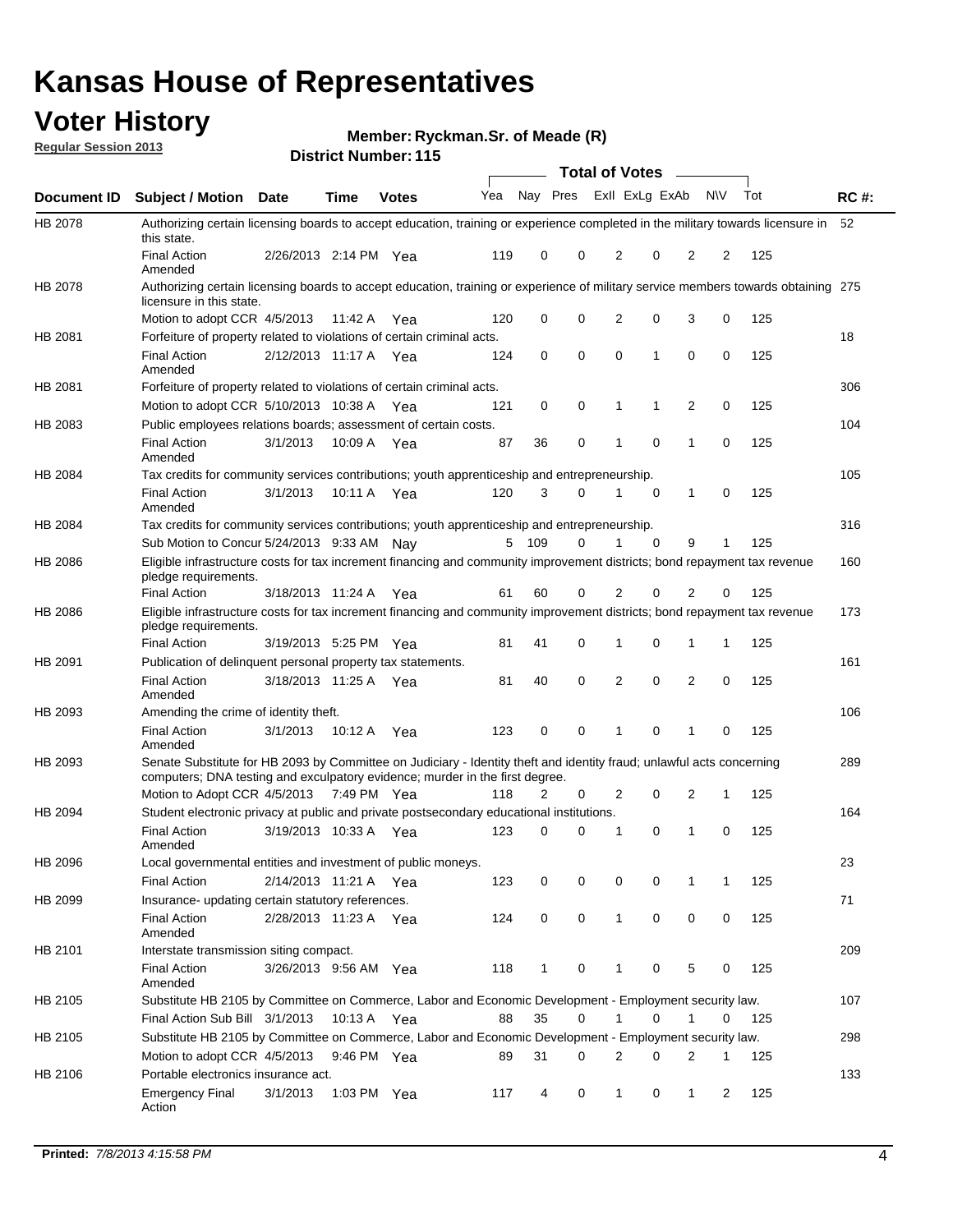## **Voter History**

**Member: Ryckman.Sr. of Meade (R)** 

**Regular Session 2013**

|             |                                                                                                                                                                                                                                                                      |                       |             |              |     |              | <b>Total of Votes</b>   |                |   | $\overline{\phantom{a}}$ |                |     |             |
|-------------|----------------------------------------------------------------------------------------------------------------------------------------------------------------------------------------------------------------------------------------------------------------------|-----------------------|-------------|--------------|-----|--------------|-------------------------|----------------|---|--------------------------|----------------|-----|-------------|
| Document ID | <b>Subject / Motion</b>                                                                                                                                                                                                                                              | Date                  | <b>Time</b> | <b>Votes</b> | Yea |              | Nay Pres Exll ExLg ExAb |                |   |                          | <b>NV</b>      | Tot | <b>RC#:</b> |
| HB 2107     | Insurance; enacting the electronic notice and document act.                                                                                                                                                                                                          |                       |             |              |     |              |                         |                |   |                          |                |     | 134         |
|             | <b>Emergency Final</b><br><b>Action Amend</b>                                                                                                                                                                                                                        | 3/1/2013              | 1:04 PM Yea |              | 121 | 0            | 0                       | 1              | 0 | 1                        | 2              | 125 |             |
| HB 2107     | Insurance; enacting the electronic notice and document act, return of premiums separate from the notice of adverse<br>underwriting decision, statutory updates, uninsurable health plan increase in lifetime limit, mandate lite, certain company<br>dividend plans. |                       |             |              |     |              |                         |                |   |                          |                |     | 281         |
|             | Motion to Adopt CCR 4/5/2013                                                                                                                                                                                                                                         |                       | 4:06 PM Yea |              | 69  | 50           | 0                       | $\overline{2}$ | 0 | 3                        | 1              | 125 |             |
| HB 2109     | School finance; military pupil count.                                                                                                                                                                                                                                |                       |             |              |     |              |                         |                |   |                          |                |     | 108         |
|             | <b>Final Action</b>                                                                                                                                                                                                                                                  | 3/1/2013              | 10:15 A     | Yea          | 104 | 19           | 0                       | 1              | 0 | $\mathbf{1}$             | 0              | 125 |             |
| HB 2109     | Enacting the Kansas children's protection act.                                                                                                                                                                                                                       |                       |             |              |     |              |                         |                |   |                          |                |     | 277         |
|             | Motion to Adopt CCR 4/5/2013                                                                                                                                                                                                                                         |                       | 12:31 P Yea |              | 116 | 2            | 0                       | 2              | 0 | 3                        | 2              | 125 |             |
| HB 2112     | Campaign finance; transfer of campaign money to another candidacy.                                                                                                                                                                                                   |                       |             |              |     |              |                         |                |   |                          |                |     | 72          |
|             | <b>Final Action</b><br>Amended                                                                                                                                                                                                                                       | 2/28/2013 11:25 A Yea |             |              | 95  | 29           | 0                       | 1              | 0 | 0                        | 0              | 125 |             |
| HB 2114     | Debt setoff; collection assistance fee.                                                                                                                                                                                                                              |                       |             |              |     |              |                         |                |   |                          |                |     | 21          |
|             | <b>Final Action</b>                                                                                                                                                                                                                                                  | 2/13/2013 11:34 A     |             | Yea          | 90  | 32           | 0                       | 0              | 0 | 3                        | 0              | 125 |             |
| HB 2115     | Relating to the employment of retired judges and justices.                                                                                                                                                                                                           |                       |             |              |     |              |                         |                |   |                          |                |     | 73          |
|             | <b>Final Action</b>                                                                                                                                                                                                                                                  | 2/28/2013 11:27 A     |             | Yea          | 124 | 0            | 0                       | 1              | 0 | 0                        | 0              | 125 |             |
| HB 2115     | Courts; employment of retired judges and justices; court debt setoff.                                                                                                                                                                                                |                       |             |              |     |              |                         |                |   |                          |                |     | 309         |
|             | Motion to Adopt CCR 5/14/2013 2:14 PM Yea                                                                                                                                                                                                                            |                       |             |              | 100 | 13           | 0                       | 1              | 0 | 9                        | 2              | 125 |             |
| HB 2118     | Preservation of historic property; environs authority deleted.                                                                                                                                                                                                       |                       |             |              |     |              |                         |                |   |                          |                |     | 62          |
|             | <b>Final Action</b>                                                                                                                                                                                                                                                  | 2/27/2013 12:30 P     |             | Yea          | 99  | 24           | 0                       |                | 0 | 1                        | 0              | 125 |             |
| HB 2120     | Updating provisions relating to the Kansas bureau of investigations DNA database.                                                                                                                                                                                    |                       |             |              |     |              |                         |                |   |                          |                |     | 109         |
|             | <b>Final Action</b><br>Amended                                                                                                                                                                                                                                       | 3/1/2013              | 10:16 A     | Yea          | 121 | 2            | 0                       | 1              | 0 | 1                        | 0              | 125 |             |
| HB 2120     | Updating provisions relating to DNA collection and DNA evidence; amending the definition of a bet for purposes of the Kansas 302                                                                                                                                     |                       |             |              |     |              |                         |                |   |                          |                |     |             |
|             | criminal code; sentencing for possession of a firearm during a drug felony                                                                                                                                                                                           |                       |             |              |     |              |                         |                |   |                          |                |     |             |
|             | Motion to adopt CCR 5/9/2013                                                                                                                                                                                                                                         |                       | 11:32 A Nay |              | 74  | 49           | 0                       |                | 0 | 1                        | 0              | 125 |             |
| HB 2122     | Real estate brokers and salespersons; licensing requirements; sales transaction requirements.                                                                                                                                                                        |                       |             |              |     |              |                         |                |   |                          |                |     | 37          |
|             | <b>Final Action</b><br>Amended                                                                                                                                                                                                                                       | 2/20/2013 11:13 A Yea |             |              | 121 | 1            | 0                       |                | 0 | 2                        | 0              | 125 |             |
| HB 2125     | Increasing real estate broker's and salesperson's license fees.                                                                                                                                                                                                      |                       |             |              |     |              |                         |                |   |                          |                |     | 38          |
|             | <b>Final Action</b>                                                                                                                                                                                                                                                  | 2/20/2013 12:16 P     |             | Yea          | 71  | 50           | 1                       | 0              | 0 | 0                        | 3              | 125 |             |
| HB 2128     | Open records act; exceptions.                                                                                                                                                                                                                                        |                       |             |              |     |              |                         |                |   |                          |                |     | 74          |
|             | <b>Final Action</b><br>Amended                                                                                                                                                                                                                                       | 2/28/2013 11:28 A     |             | Yea          | 124 | 0            | 0                       | 1              | 0 | 0                        | 0              | 125 |             |
| HB 2128     | Open records act; exceptions.                                                                                                                                                                                                                                        |                       |             |              |     |              |                         |                |   |                          |                |     | 259         |
|             | Motion to Concur                                                                                                                                                                                                                                                     | 4/3/2013              | 10:29 A     | Yea          | 119 | 0            | 0                       |                | 0 | 3                        | $\overline{2}$ | 125 |             |
| HB 2130     | Elections; petition circulators.                                                                                                                                                                                                                                     |                       |             |              |     |              |                         |                |   |                          |                |     | 30          |
|             | <b>Final Action</b>                                                                                                                                                                                                                                                  | 2/18/2013 11:17 A     |             | Yea          | 118 | $\mathbf{1}$ | 0                       | $\overline{2}$ | 0 | 4                        | 0              | 125 |             |
| HB 2135     | Property tax exemption; military housing.                                                                                                                                                                                                                            |                       |             |              |     |              |                         |                |   |                          |                |     | 162         |
|             | <b>Final Action</b>                                                                                                                                                                                                                                                  | 3/18/2013 11:27 A     |             | Yea          | 117 | 4            | 0                       | $\overline{c}$ | 0 | $\overline{2}$           | 0              | 125 |             |
| HB 2138     | Repealing statutes related to oil and gas.                                                                                                                                                                                                                           |                       |             |              |     |              |                         |                |   |                          |                |     | 53          |
|             | <b>Final Action</b>                                                                                                                                                                                                                                                  | 2/26/2013 2:16 PM Yea |             |              | 119 | 0            | 0                       | $\overline{2}$ | 0 | $\overline{2}$           | 2              | 125 |             |
|             | Amended                                                                                                                                                                                                                                                              |                       |             |              |     |              |                         |                |   |                          |                |     |             |
| HB 2139     | Canceled warrants.                                                                                                                                                                                                                                                   |                       |             |              |     |              |                         |                |   |                          |                |     | 75          |
|             | <b>Final Action</b><br>Amended                                                                                                                                                                                                                                       | 2/28/2013 11:30 A Yea |             |              | 99  | 25           | 0                       | $\mathbf{1}$   | 0 | 0                        | 0              | 125 |             |
| HB 2139     | Canceled warrants.                                                                                                                                                                                                                                                   |                       |             |              |     |              |                         |                |   |                          |                |     | 266         |
|             | Motion to Concur                                                                                                                                                                                                                                                     | 4/4/2013              | 2:40 PM Yea |              | 114 | 8            | 0                       | 1              | 0 | 2                        | 0              | 125 |             |
| HB 2140     | Repealing K.S.A. 72-60b03                                                                                                                                                                                                                                            |                       |             |              |     |              |                         |                |   |                          |                |     | 39          |
|             | <b>Final Action</b>                                                                                                                                                                                                                                                  | 2/20/2013 12:17 P     |             | Yea          | 122 | 0            | 0                       | 0              | 0 | 0                        | 3              | 125 |             |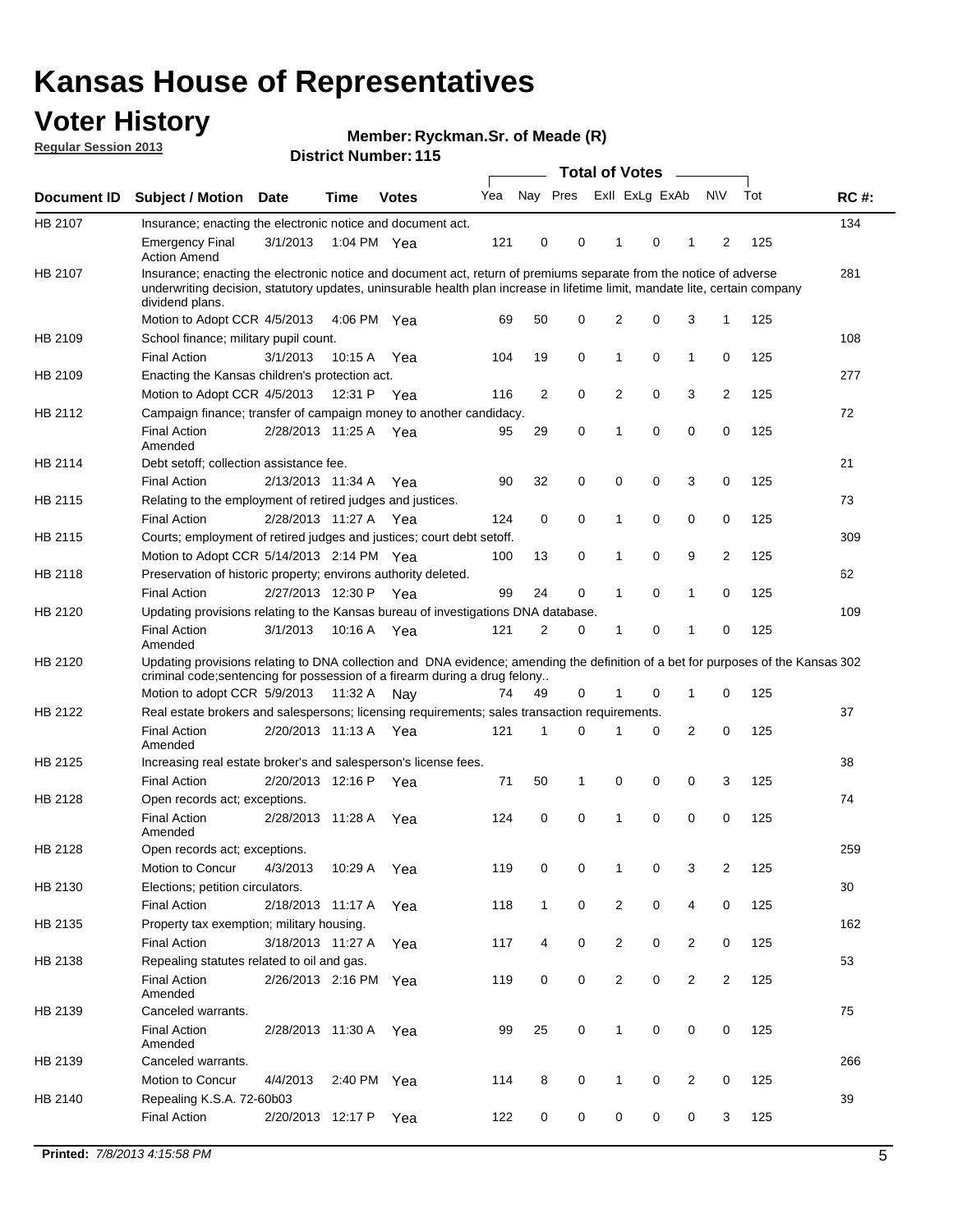## **Voter History**

**Member: Ryckman.Sr. of Meade (R)** 

**Regular Session 2013**

|                |                                                                                                                                              |          |                       |              |                             |    | <b>Total of Votes</b> |              |          | $\sim$   |     |     |             |
|----------------|----------------------------------------------------------------------------------------------------------------------------------------------|----------|-----------------------|--------------|-----------------------------|----|-----------------------|--------------|----------|----------|-----|-----|-------------|
|                | Document ID Subject / Motion Date                                                                                                            |          | Time                  | <b>Votes</b> | Yea Nay Pres ExII ExLg ExAb |    |                       |              |          |          | N\V | Tot | <b>RC#:</b> |
| HB 2141        | Repealer; elections process for certain unified school districts.                                                                            |          |                       |              |                             |    |                       |              |          |          |     |     | 24          |
|                | <b>Final Action</b>                                                                                                                          |          | 2/14/2013 11:23 A     | Yea          | 123                         | 0  | 0                     | 0            | 0        | 1        | 1   | 125 |             |
| HB 2142        | Certain educational statutes concerning USD land transfers and higher education loan and grant programs.                                     |          |                       |              |                             |    |                       |              |          |          |     |     | 40          |
|                | <b>Final Action</b>                                                                                                                          |          | 2/20/2013 12:19 P     | Yea          | 122                         | 0  | 0                     | 0            | 0        | 0        | 3   | 125 |             |
| HB 2143        | Repealing outdated provisions relating to the purchase of certain real estate by the department of corrections.                              |          |                       |              |                             |    |                       |              |          |          |     |     | 34          |
|                | <b>Final Action</b>                                                                                                                          |          | 2/20/2013 11:09 A Yea |              | 122                         | 0  | 0                     |              | 0        | 2        | 0   | 125 |             |
| HB 2144        | Repealing unnecessary statutes relating to juveniles.                                                                                        |          |                       |              |                             |    |                       |              |          |          |     |     | 76          |
|                | <b>Final Action</b>                                                                                                                          |          | 2/28/2013 11:32 A Yea |              | 124                         | 0  | 0                     |              | 0        | 0        | 0   | 125 |             |
| <b>HB 2145</b> | Repealing K.S.A. 75-5028; concerning the sale of real estate by the secretary of transportation.                                             |          |                       |              |                             |    |                       |              |          |          |     |     | 35          |
|                | <b>Final Action</b>                                                                                                                          |          | 2/20/2013 11:11 A Yea |              | 122                         | 0  | 0                     |              | 0        | 2        | 0   | 125 |             |
| HB 2146        | Repealing the cancer drug repository program K.S.A. 2012 Supp. 65-1664 through 65-1667 and amending K.S.A. 2012 Supp. 77<br>65-1636.         |          |                       |              |                             |    |                       |              |          |          |     |     |             |
|                | <b>Final Action</b>                                                                                                                          |          | 2/28/2013 11:33 A     | Yea          | 124                         | 0  | 0                     |              | 0        | 0        | 0   | 125 |             |
| HB 2147        | Repealer; use of metric system on certain road signs and markers, moving of heavy vehicles on bridges or culverts, interstate 94<br>bridges. |          |                       |              |                             |    |                       |              |          |          |     |     |             |
|                | <b>Final Action</b>                                                                                                                          | 3/1/2013 |                       | 9:52 AM Yea  | 123                         | 0  | 0                     | 1            | 0        | 1        | 0   | 125 |             |
| HB 2148        | Repealers; postsecondary education scholarship provisions.                                                                                   |          |                       |              |                             |    |                       |              |          |          |     |     | 41          |
|                | <b>Final Action</b>                                                                                                                          |          | 2/20/2013 12:21 P     | Yea          | 106                         | 16 | 0                     | 0            | 0        | 0        | 3   | 125 |             |
| HB 2149        | Repealers; postsecondary education student loans and tuition grants.                                                                         |          |                       |              |                             |    |                       |              |          |          |     |     | 42          |
|                | <b>Final Action</b>                                                                                                                          |          | 2/20/2013 12:22 P     | Yea          | 108                         | 14 | 0                     | 0            | 0        | $\Omega$ | 3   | 125 |             |
| HB 2149        | Repealing a \$500,000 transfer from highway patrol training center fund to the state general fund.                                           |          |                       |              |                             |    |                       |              |          |          |     |     | 314         |
|                | Motion to Concur                                                                                                                             |          | 5/23/2013 10:22 A Yea |              | 113                         | 0  | 0                     |              | 0        | 8        | 3   | 125 |             |
| HB 2150        | Repealers; workforce development loan program act.                                                                                           |          |                       |              |                             |    |                       |              |          |          |     |     | 78          |
|                | <b>Final Action</b>                                                                                                                          |          | 2/28/2013 11:34 A Yea |              | 94                          | 30 | 0                     | 1            | 0        | 0        | 0   | 125 |             |
| HB 2150        | Senate Substitute for HB 2150 by Committee on Commerce--Concerning the Kansas employment first oversight commission.                         |          |                       |              |                             |    |                       |              |          |          |     |     | 267         |
|                | Motion to Concur                                                                                                                             | 4/4/2013 |                       | 2:44 PM Yea  | 110                         | 12 | 0                     | 1            | 0        | 2        | 0   | 125 |             |
| HB 2151        | Repealers; report on medically underserved areas of the state.                                                                               |          |                       |              |                             |    |                       |              |          |          |     |     | 63          |
|                | <b>Final Action</b>                                                                                                                          |          | 2/27/2013 12:31 P     | Yea          | 123                         | 0  | 0                     | 1            | 0        | 1        | 0   | 125 |             |
| HB 2152        | Repealer: uniform land sales practices act.                                                                                                  |          |                       |              |                             |    |                       |              |          |          |     |     | 36          |
|                | <b>Final Action</b>                                                                                                                          |          | 2/20/2013 11:12 A     | Yea          | 122                         | 0  | 0                     | 1            | 0        | 2        | 0   | 125 |             |
| HB 2153        | Unused medications act; dontating entities.                                                                                                  |          |                       |              |                             |    |                       |              |          |          |     |     | 64          |
|                | <b>Final Action</b><br>Amended                                                                                                               |          | 2/27/2013 12:33 P     | Yea          | 123                         | 0  | 0                     |              | 0        | 1        | 0   | 125 |             |
| HB 2154        | Senate Substitute for HB 2154 by Committee on Public Health and Welfare--Cosmetology; relating to licensure and renewal of 31                |          |                       |              |                             |    |                       |              |          |          |     |     |             |
|                | persons, salons and clinics.<br><b>Final Action</b><br>Amended                                                                               |          | 2/18/2013 11:19 A     | Yea          | 119                         | 0  | 0                     | 2            | 0        |          | 0   | 125 |             |
| HB 2155        | Cosmetology; relating to licensure and renewal.                                                                                              |          |                       |              |                             |    |                       |              |          |          |     |     | 32          |
|                | <b>Final Action</b><br>Amended                                                                                                               |          | 2/18/2013 11:21 A Yea |              | 119                         | 0  | 0                     | 2            | 0        | 4        | 0   | 125 |             |
| HB 2156        | Repealers; school finance; area vocational school fund; local effort as applied to U.S.D. No. 450                                            |          |                       |              |                             |    |                       |              |          |          |     |     | 43          |
|                | <b>Final Action</b>                                                                                                                          |          | 2/20/2013 12:23 P     | Yea          | 122                         | 0  | 0                     | 0            | 0        | 0        | 3   | 125 |             |
| HB 2160        | Quality care assessment on skilled nursing care facilities.                                                                                  |          |                       |              |                             |    |                       |              |          |          |     |     | 144         |
|                | <b>Final Action</b>                                                                                                                          | 3/7/2013 | 12:13 P               | Yea          | 100                         | 21 | 0                     | $\mathbf{1}$ | 0        | 3        | 0   | 125 |             |
| HB 2162        | Prohibition on use of state appropriated moneys to lobby relating to gun control at federal, state and local ogvernment level.               |          |                       |              |                             |    |                       |              |          |          |     |     | 79          |
|                | <b>Final Action</b><br>Amended                                                                                                               |          | 2/28/2013 11:36 A Yea |              | 120                         | 4  | 0                     | 1            | 0        | 0        | 0   | 125 |             |
| HB 2162        | Prohibition on use of state appropriated moneys to lobby at federal, state and local government levels relating to gun control.              |          |                       |              |                             |    |                       |              |          |          |     |     | 312         |
|                | Motion to adopt CCR 5/21/2013 2:52 PM Yea                                                                                                    |          |                       |              | 83                          | 28 | 0                     | 1            | $\Omega$ | 13       | 0   | 125 |             |
| HB 2163        | Relating to garnishment proceedings.                                                                                                         |          |                       |              |                             |    |                       |              |          |          |     |     | 80          |
|                | <b>Final Action</b>                                                                                                                          |          | 2/28/2013 11:37 A     | Yea          | 124                         | 0  | 0                     | $\mathbf{1}$ | 0        | 0        | 0   | 125 |             |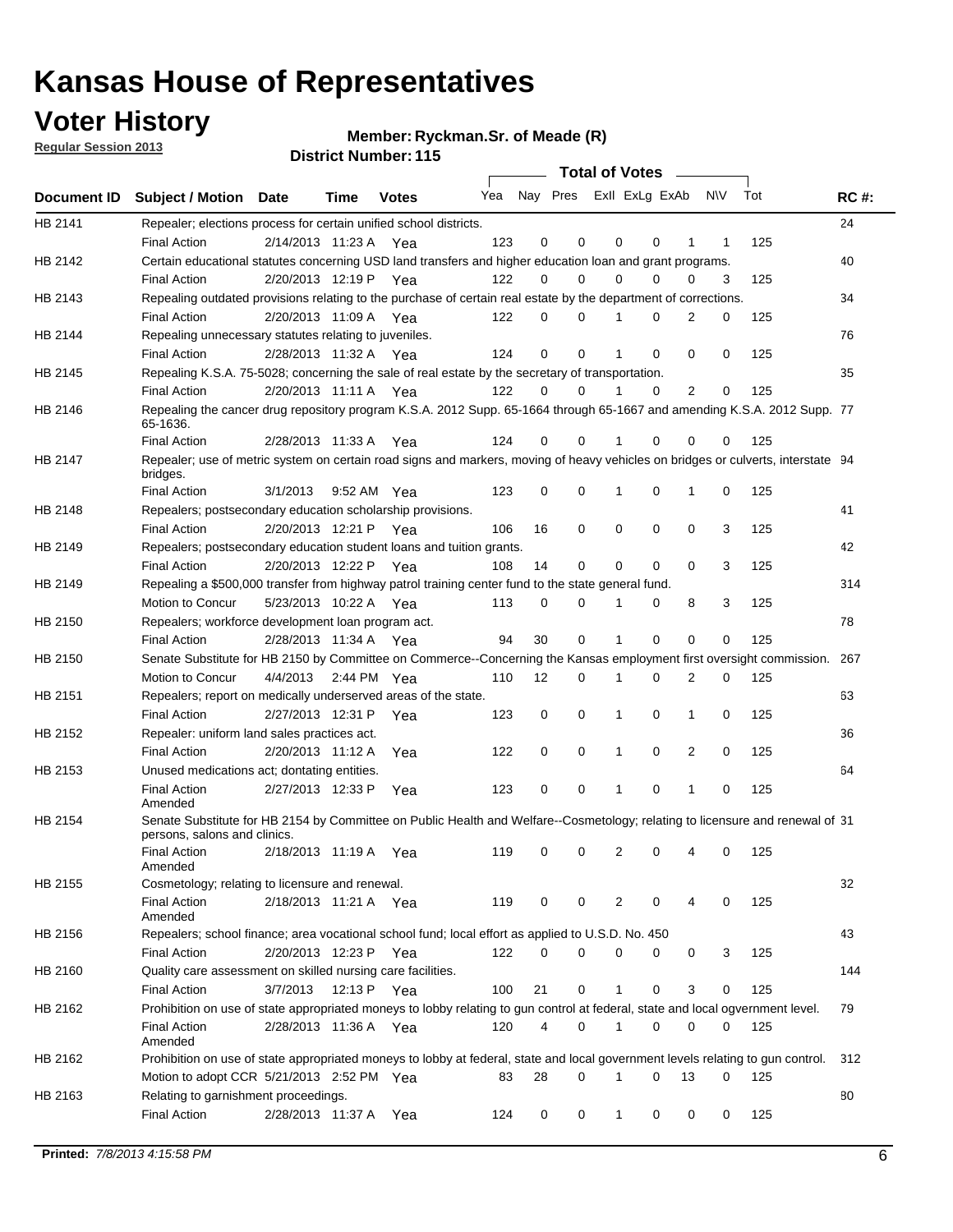## **Voter History**

**Regular Session 2013**

### **Member: Ryckman.Sr. of Meade (R)**

|             |                                                                                                                                                                                                                                    |                       |             |              |     |              |          | <b>Total of Votes</b> |          |                |                |     |             |
|-------------|------------------------------------------------------------------------------------------------------------------------------------------------------------------------------------------------------------------------------------|-----------------------|-------------|--------------|-----|--------------|----------|-----------------------|----------|----------------|----------------|-----|-------------|
| Document ID | <b>Subject / Motion Date</b>                                                                                                                                                                                                       |                       | Time        | <b>Votes</b> | Yea | Nay Pres     |          | Exll ExLg ExAb        |          |                | <b>NV</b>      | Tot | <b>RC#:</b> |
| HB 2164     | Relating to jurors; information disqualifying prospective juror from jury service.                                                                                                                                                 |                       |             |              |     |              |          |                       |          |                |                |     | 47          |
|             | <b>Final Action</b><br>Amended                                                                                                                                                                                                     | 2/25/2013 12:12 P     |             | Yea          | 75  | 45           | 0        | 0                     | 0        | 0              | 5              | 125 |             |
| HB 2164     | Juries and grand juries.                                                                                                                                                                                                           |                       |             |              |     |              |          |                       |          |                |                |     | 284         |
|             | Motion to Adopt CCR 4/5/2013                                                                                                                                                                                                       |                       |             | 5:53 PM Yea  | 92  | 28           | 0        | 2                     | 0        | 2              | 1              | 125 |             |
| HB 2166     | Sub HB 2166 by Committee on Judiciary -- Relating to the medical assistance recovery program.                                                                                                                                      |                       |             |              |     |              |          |                       |          |                |                |     | 165         |
|             | Final Action Sub Bill 3/19/2013 10:34 A Yea<br>Amended                                                                                                                                                                             |                       |             |              | 112 | 11           | 0        | 1                     | 0        | 1              | 0              | 125 |             |
| HB 2167     | Establishing Native American legislative day at the capitol.                                                                                                                                                                       |                       |             |              |     |              |          |                       |          |                |                |     | 54          |
|             | <b>Final Action</b>                                                                                                                                                                                                                | 2/26/2013 2:17 PM Yea |             |              | 119 | 0            | 0        | 2                     | 0        | $\overline{2}$ | $\overline{2}$ | 125 |             |
| HB 2167     | Senate Substitute for HB 2167 by Committee on Federal and State Affairs -- Concerning fireworks; regulations thereof.                                                                                                              |                       |             |              |     |              |          |                       |          |                |                |     | 261         |
|             | Motion to Concur                                                                                                                                                                                                                   | 4/4/2013 11:11 A Yea  |             |              | 100 | 23           | 0        |                       | $\Omega$ | 1              | $\Omega$       | 125 |             |
| HB 2169     | Allowing for proceedings to determine final disposition of prisoner's pending probation revocations.                                                                                                                               |                       |             |              |     |              |          |                       |          |                |                |     | 49          |
|             | <b>Final Action</b>                                                                                                                                                                                                                | 2/26/2013 2:10 PM Yea |             |              | 119 | $\Omega$     | $\Omega$ | 0                     | 0        | 0              | 6              | 125 |             |
| HB 2170     | Concerning sentencing dispositions, probation and postrelease supervision.                                                                                                                                                         |                       |             |              |     |              |          |                       |          |                |                |     | 110         |
|             | <b>Final Action</b><br>Amended                                                                                                                                                                                                     | 3/1/2013              |             | 10:23 A Yea  | 79  | 44           | 0        | 1                     | $\Omega$ | 1              | 0              | 125 |             |
| HB 2170     | Concerning sentencing dispositions, probation and postrelease supervision.                                                                                                                                                         |                       |             |              |     |              |          |                       |          |                |                |     | 256         |
|             | Motion to Concur                                                                                                                                                                                                                   | 4/1/2013              | 10:54 A     | Yea          | 75  | 44           | 0        | 1                     | 0        | 2              | 3              | 125 |             |
| HB 2172     | Cemeteries; cemetery corporations and cemetery merchandise.                                                                                                                                                                        |                       |             |              |     |              |          |                       |          |                |                |     | 81          |
|             | <b>Final Action</b><br>Amended                                                                                                                                                                                                     | 2/28/2013 11:38 A     |             | Yea          | 124 | 0            | 0        | 1                     | 0        | 0              | 0              | 125 |             |
| HB 2176     | The Eisenhower foundation license plate.                                                                                                                                                                                           |                       |             |              |     |              |          |                       |          |                |                |     | 57          |
|             | <b>Final Action</b>                                                                                                                                                                                                                | 2/27/2013 12:11 P     |             | Yea          | 112 | 11           | 0        | 0                     | 0        | 1              | 1              | 125 |             |
| HB 2177     | Relating to motor carriers; concerning safety rules and regulations; certificates of convenience and necessity; transportation of 55<br>certain materials.                                                                         |                       |             |              |     |              |          |                       |          |                |                |     |             |
|             | Final Action<br>Amended                                                                                                                                                                                                            | 2/26/2013 2:18 PM Yea |             |              | 119 | 0            | 0        | 2                     | 0        | $\overline{2}$ | 2              | 125 |             |
| HB 2179     | Amending the secretary of labor's role of taking assignment of wage claims.                                                                                                                                                        |                       |             |              |     |              |          |                       |          |                |                |     | 111         |
|             | <b>Final Action</b><br>Amended                                                                                                                                                                                                     | 3/1/2013              | 10:24 A     | Yea          | 87  | 36           | 0        | 1                     | 0        | 1              | 0              | 125 |             |
| HB 2181     | Authorizing licensing bodies to accept certain online distance education courses towards licensure for military service member 55<br>applicants                                                                                    |                       |             |              |     |              |          |                       |          |                |                |     |             |
|             | <b>Final Action</b>                                                                                                                                                                                                                | 2/27/2013 12:34 P     |             | Yea          | 123 | 0            | 0        | 1                     | 0        | 1              | 0              | 125 |             |
| HB 2182     | Relating to grand juries.                                                                                                                                                                                                          |                       |             |              |     |              |          |                       |          |                |                |     | 152         |
|             | <b>Final Action</b><br>Amended                                                                                                                                                                                                     | 3/13/2013 11:20 A     |             | Yea          | 100 | 24           | 0        | 0                     | 0        | 1              | 0              | 125 |             |
| HB 2183     | Substitute HB 2183 by Committee on Health and Human Services - - designation and control of infectious and contagious<br>diseases.                                                                                                 |                       |             |              |     |              |          |                       |          |                |                |     | 112         |
|             | Final Action Sub Bill 3/1/2013<br>Amended                                                                                                                                                                                          |                       |             | 10:26 A Yea  | 122 | $\mathbf{1}$ | 0        | $\mathbf{1}$          | 0        | $\mathbf{1}$   | 0              | 125 |             |
| HB 2183     | Substitute HB 2183 by Committee on Health and Human Services -- department of health and environment statutory duties<br>and functions, infectious and contagious diseases, laboratory services, health information technology and |                       |             |              |     |              |          |                       |          |                |                |     | 297         |
|             | Motion to Adopt CCR 4/5/2013                                                                                                                                                                                                       |                       |             | 9:37 PM Yea  | 120 | 0            | 0        | $\overline{2}$        | 0        | 2              | $\mathbf{1}$   | 125 |             |
| HB 2185     | Consolidation of citites and counties; dual majority vote.                                                                                                                                                                         |                       |             |              |     |              |          |                       |          |                |                |     | 113         |
|             | <b>Final Action</b><br>Amended                                                                                                                                                                                                     | 3/1/2013              |             | 10:27 A Yea  | 119 | 4            | 0        | 1                     | 0        | 1              | 0              | 125 |             |
| HB 2193     | Public facilities; accessiblity standards for disabled persons.                                                                                                                                                                    |                       |             |              |     |              |          |                       |          |                |                |     | 145         |
|             | <b>Final Action</b>                                                                                                                                                                                                                | 3/7/2013              | 12:14 P Yea |              | 121 | 0            | 0        | 1                     | 0        | 3              | 0              | 125 |             |
| HB 2195     | Claims against the state; 2012 Joint Committee recommendations.                                                                                                                                                                    |                       |             |              |     |              |          |                       |          |                |                |     | 146         |
|             | <b>Final Action</b><br>Amended                                                                                                                                                                                                     | 3/7/2013              | 12:16 P Yea |              | 110 | 10           | 0        | 1                     | 0        | 3              | $\mathbf{1}$   | 125 |             |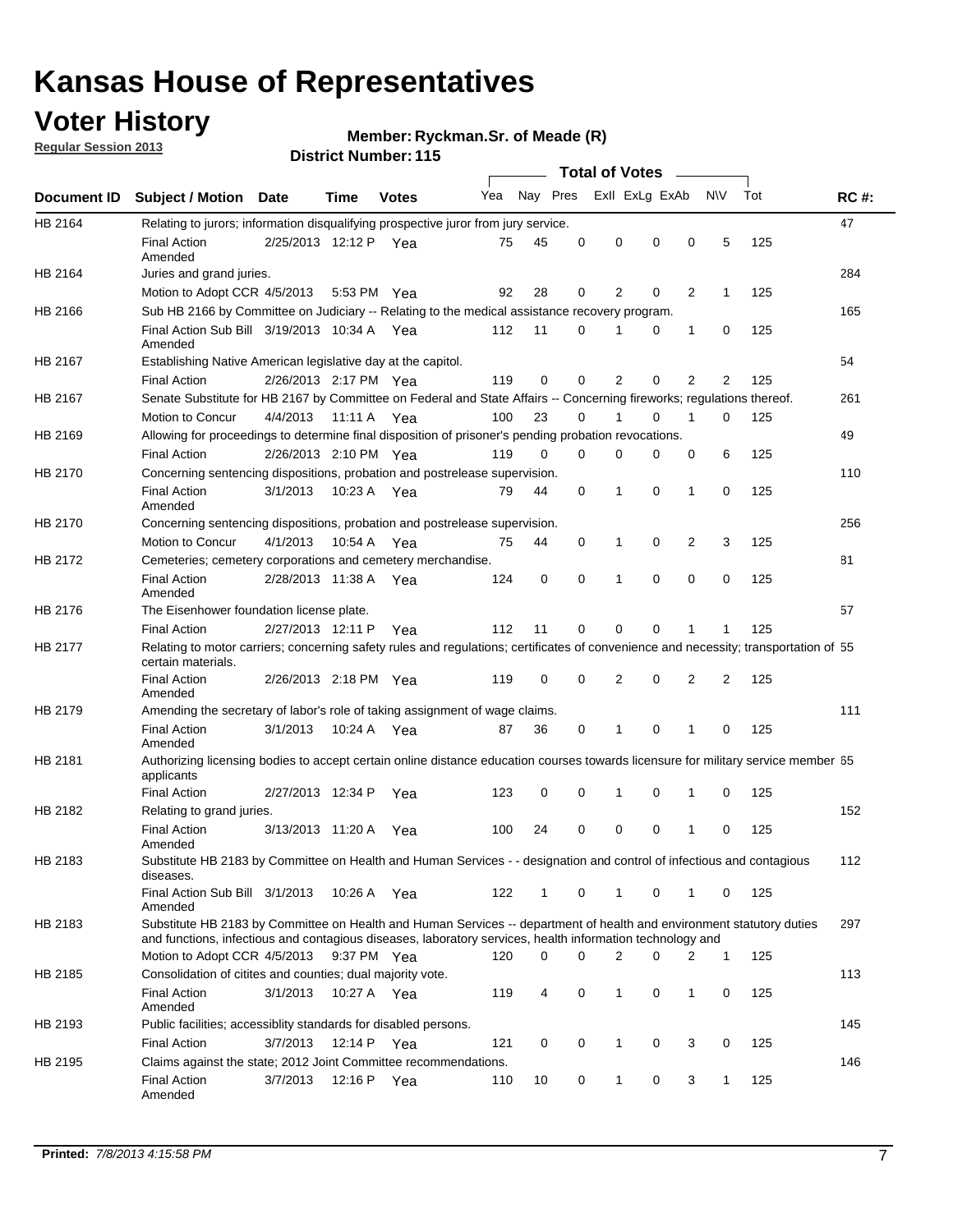## **Voter History**

**Member: Ryckman.Sr. of Meade (R)** 

**Regular Session 2013**

|                |                                                                                                                                                                             |                       |             |              |     |          |          | <b>Total of Votes</b> |   |              |            |     |             |
|----------------|-----------------------------------------------------------------------------------------------------------------------------------------------------------------------------|-----------------------|-------------|--------------|-----|----------|----------|-----------------------|---|--------------|------------|-----|-------------|
| Document ID    | <b>Subject / Motion Date</b>                                                                                                                                                |                       | Time        | <b>Votes</b> | Yea | Nay Pres |          | Exll ExLg ExAb        |   |              | <b>N/A</b> | Tot | <b>RC#:</b> |
| HB 2197        | Kansas state high school activities association; membership of board of directors and executive board.                                                                      |                       |             |              |     |          |          |                       |   |              |            |     | 249         |
|                | Emergency Final<br><b>Action Amend</b>                                                                                                                                      | 3/26/2013 8:46 PM     |             | Nav          | 69  | 53       | 0        |                       | 0 | 2            | 0          | 125 |             |
| HB 2199        | Second amendment protection act.                                                                                                                                            |                       |             |              |     |          |          |                       |   |              |            |     | 157         |
|                | <b>Final Action</b><br>Amended                                                                                                                                              | 3/14/2013 11:34 A     |             | Yea          | 94  | 29       | 0        | 0                     | 0 | 2            | 0          | 125 |             |
| HB 2199        | Senate Substitute for HB 2199 by Committee on Federal and State Affairs--Secretary of Administration; successor; diretor of                                                 |                       |             |              |     |          |          |                       |   |              |            |     | 313         |
|                | accounts and reports; certain rules and regulations; Kansas liguor control act.                                                                                             |                       |             |              |     |          |          |                       |   |              |            |     |             |
|                | Motion to adopt CCR 5/22/2013 2:17 PM Nav                                                                                                                                   |                       |             |              | 89  | 23       | 0        | 1                     | 0 | 12           | 0          | 125 |             |
| HB 2200        | Executive chief information technology officer; office of information tehcnology services.                                                                                  |                       |             |              |     |          |          |                       |   |              |            |     | 114         |
|                | <b>Final Action</b><br>Amended                                                                                                                                              | 3/1/2013              | 10:28 A     | Yea          | 121 | 2        | 0        | 1                     | 0 | 1            | 0          | 125 |             |
| HB 2201        | Telecommunications; regulation by the state corporation commission and distributions from the Kansas universal service<br>fund.                                             |                       |             |              |     |          |          |                       |   |              |            |     | 33          |
|                | <b>Final Action</b><br>Amended                                                                                                                                              | 2/18/2013 11:24 A     |             | Yea          | 118 | 1        | 0        | 2                     | 0 | 4            | 0          | 125 |             |
| HB 2201        | Telecommunications; regulation by the state corporation commission and distributions from the Kansas universal service<br>fund.                                             |                       |             |              |     |          |          |                       |   |              |            |     | 278         |
|                | Motion to Adopt CCR 4/5/2013                                                                                                                                                |                       | 12:57 P     | Yea          | 99  | 20       | 0        | 2                     | 0 | 3            | 1          | 125 |             |
| HB 2202        | Providing automatic relief from certain motor carrier restrictions upon the governor's declaration of emergency.                                                            |                       |             |              |     |          |          |                       |   |              |            |     | 44          |
|                | <b>Final Action</b><br>Amended                                                                                                                                              | 2/20/2013 12:25 P     |             | Yea          | 122 | 0        | 0        | 0                     | 0 | 0            | 3          | 125 |             |
| HB 2203        | Relating to exercise of religion.                                                                                                                                           |                       |             |              |     |          |          |                       |   |              |            |     | 115         |
|                | <b>Final Action</b><br>Amended                                                                                                                                              | 3/1/2013              | 10:31 A     | Yea          | 109 | 14       | 0        | 1                     | 0 | 1            | 0          | 125 |             |
| HB 2203        | Relating to exercise of religion.                                                                                                                                           |                       |             |              |     |          |          |                       |   |              |            |     | 200         |
|                | Motion to Concur                                                                                                                                                            | 3/25/2013 9:41 AM     |             | Yea          | 109 | 12       | 0        | 2                     | 0 | 2            | 0          | 125 |             |
| HB 2204        | Relating to redemption of real property.                                                                                                                                    |                       |             |              |     |          |          |                       |   |              |            |     | 116         |
|                | <b>Final Action</b><br>Amended                                                                                                                                              | 3/1/2013              | 10:32 A     | Yea          | 123 | 0        | 0        | 1                     | 0 | 1            | 0          | 125 |             |
| HB 2204        | Extending the judicial branch surcharge for two years.                                                                                                                      |                       |             |              |     |          |          |                       |   |              |            |     | 308         |
|                | Motion to adopt CCR 5/13/2013 10:38 A                                                                                                                                       |                       |             | Yea          | 121 | 1        | 0        | 0                     | 0 | 3            | 0          | 125 |             |
| HB 2205        | Adoption hearings; time and waiver of notice.                                                                                                                               |                       |             |              |     |          |          |                       |   |              |            |     | 117         |
|                | <b>Final Action</b><br>Amended                                                                                                                                              | 3/1/2013              | 10:33 A Yea |              | 123 | 0        | 0        | 1                     | 0 | 1            | 0          | 125 |             |
| HB 2207        | Substitute HB 2207 by Committee on Agriculture and Natural Resources--Amending provisions relating to the regulation and<br>certification of animal feeding facilities.     |                       |             |              |     |          |          |                       |   |              |            |     | 56          |
|                | Final Action Sub Bill 2/26/2013 2:20 PM Yea                                                                                                                                 |                       |             |              | 119 | 0        | 0        | 2                     | 0 | 2            | 2          | 125 |             |
| <b>HB 2207</b> | Substitute HB 2207 by Committee on Agriculture and Natural Resources--Amending provisions relating to the regulation and 257<br>certification of animal feeding facilities. |                       |             |              |     |          |          |                       |   |              |            |     |             |
|                | Motion to Concur                                                                                                                                                            | 4/1/2013 2:23 PM Yea  |             |              | 119 | 0        | 0        | 1                     | 0 | 3            | 2          | 125 |             |
| HB 2209        | Amendments to the Kansas offender registration act.                                                                                                                         |                       |             |              |     |          |          |                       |   |              |            |     | 66          |
|                | Final Action<br>Amended                                                                                                                                                     | 2/27/2013 12:35 P Yea |             |              | 123 | 0        | 0        | $\mathbf{1}$          | 0 | $\mathbf{1}$ | 0          | 125 |             |
| HB 2210        | Elections; change of party affiliation.                                                                                                                                     |                       |             |              |     |          |          |                       |   |              |            |     | 132         |
|                | <b>Emergency Final</b><br><b>Action Amend</b>                                                                                                                               | 3/1/2013              |             | 1:02 PM Yea  | 72  | 49       | 0        |                       | 0 | 1            | 2          | 125 |             |
| HB 2212        | Concerning the requirements to receiving a service grant through the veterans claims assistance program.                                                                    |                       |             |              |     |          |          |                       |   |              |            |     | 118         |
|                | Final Action                                                                                                                                                                | 3/1/2013              | 10:34 A Yea |              | 123 | 0        | 0        | $\mathbf{1}$          | 0 | 1            | 0          | 125 |             |
| HB 2213        | Member elections and retirement benefit determinations and one-time payments under KPERS act of 2015.                                                                       |                       |             |              |     |          |          |                       |   |              |            |     | 27          |
|                | <b>Final Action</b><br>Amended                                                                                                                                              | 2/15/2013 11:19 A Yea |             |              | 115 | 0        | 0        | 2                     | 2 | 3            | 3          | 125 |             |
| HB 2213        | Member elections and retirement benefit determinations and one-time payments under KPERS act of 2015.                                                                       |                       |             |              |     |          |          |                       |   |              |            |     | 311         |
|                | Motion to adopt CCR 5/20/2013 2:11 PM Yea                                                                                                                                   |                       |             |              | 104 | $\Omega$ | $\Omega$ | 1                     | 0 | 16           | 4          | 125 |             |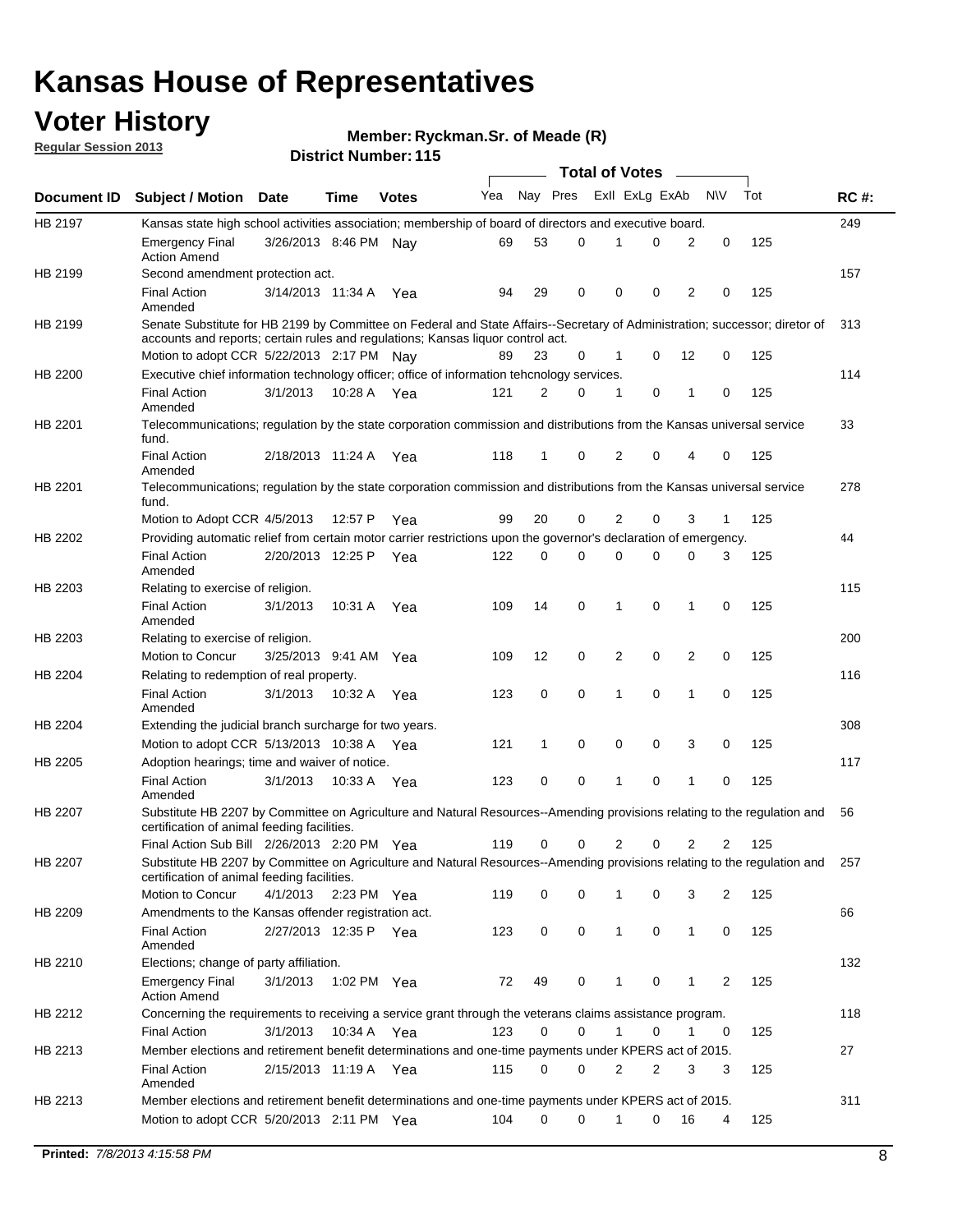## **Voter History**

**Member: Ryckman.Sr. of Meade (R)** 

**Regular Session 2013**

|                    |                                                                                                                                                                                                       |                       |             | DISTILI MUIIIDEI . I IJ |     |                         |             | Total of Votes – |                |                |                |     |             |
|--------------------|-------------------------------------------------------------------------------------------------------------------------------------------------------------------------------------------------------|-----------------------|-------------|-------------------------|-----|-------------------------|-------------|------------------|----------------|----------------|----------------|-----|-------------|
| <b>Document ID</b> | <b>Subject / Motion Date</b>                                                                                                                                                                          |                       | <b>Time</b> | <b>Votes</b>            | Yea | Nay Pres Exll ExLg ExAb |             |                  |                |                | <b>NV</b>      | Tot | <b>RC#:</b> |
| HB 2216            | Repealing certain joint committees and amending related statutes; amending the joint committees on special claims against<br>the state.                                                               |                       |             |                         |     |                         |             |                  |                |                |                |     | 119         |
|                    | <b>Final Action</b><br>Amended                                                                                                                                                                        | 3/1/2013              | 10:36 A     | Yea                     | 91  | 32                      | 0           | 1                | 0              | 1              | 0              | 125 |             |
| HB 2216            | Repealing certain joint committees and amending related statutes; amending the joint committees on special claims against<br>the state.                                                               |                       |             |                         |     |                         |             |                  |                |                |                |     | 323         |
|                    | Motion to adopt CCR 6/2/2013                                                                                                                                                                          |                       | 12:18 A     | Yea                     | 81  | 28                      | 0           | 1                | 0              | 6              | 9              | 125 |             |
| <b>HB 2217</b>     | Creating the crime of female genital mutilation and setting the penalty.                                                                                                                              |                       |             |                         |     |                         |             |                  |                |                |                |     | 120         |
|                    | <b>Final Action</b><br>Amended                                                                                                                                                                        | 3/1/2013              |             | 10:37 A Yea             | 123 | 0                       | 0           | 1                | 0              | 1              | 0              | 125 |             |
| HB 2218            | Driving under the influence of alcohol or drugs; tests; implied consent; administrative hearings.                                                                                                     |                       |             |                         |     |                         |             |                  |                |                |                |     | 82          |
|                    | <b>Final Action</b>                                                                                                                                                                                   | 2/28/2013 11:40 A Yea |             |                         | 124 | 0                       | 0           | 1                | 0              | 0              | 0              | 125 |             |
| HB 2218            | Driving under the influence of alcohol or drugs; boating under the influence of alcohol or drugs; tests; implied consent;<br>administrative hearings; aggravated battery DUI.                         |                       |             |                         |     |                         |             |                  |                |                |                |     | 303         |
|                    | Motion to adopt CCR 5/9/2013                                                                                                                                                                          |                       | 11:46 A     | Yea                     | 120 | 2                       | 0           | 1                | 0              | 1              | $\mathbf{1}$   | 125 |             |
| HB 2221            | Enacting the equal access act; school employees; professional employees organization.                                                                                                                 |                       |             |                         |     |                         |             |                  |                |                |                |     | 83          |
|                    | <b>Final Action</b>                                                                                                                                                                                   | 2/28/2013 11:42 A     |             | Yea                     | 71  | 53                      | 0           | 1                | 0              | 0              | 0              | 125 |             |
| HB 2222            | School districts; bullying policies.                                                                                                                                                                  |                       |             |                         |     |                         |             |                  |                |                |                |     | 141         |
|                    | <b>Emergency Final</b><br><b>Action Amend</b>                                                                                                                                                         | 3/1/2013              |             | 1:13 PM $Yea$           | 119 | 1                       | 1           | 1                | 0              | 1              | 2              | 125 |             |
| HB 2228            | Decreased employer payments to group insurance reserve fund for KPERS plan of death and long-term disability benefits<br>during fiscal years 2014 and 2015.                                           |                       |             |                         |     |                         |             |                  |                |                |                |     | 28          |
|                    | <b>Final Action</b><br>Amended                                                                                                                                                                        | 2/15/2013 11:21 A Yea |             |                         | 115 | 0                       | 0           | 2                | $\overline{2}$ | 3              | 3              | 125 |             |
| HB 2231            | Substitute HB 2231 by Committee on Appropriations - Appropriations for FY 2014, FY 2015, FY 2016, FY 2017 and FY 2018<br>for various state agencies; capital improvement projects.                    |                       |             |                         |     |                         |             |                  |                |                |                |     | 177         |
|                    | Final Action Sub Bill 3/20/2013 10:29 A<br>Amended                                                                                                                                                    |                       |             | Yea                     | 68  | 55                      | 0           | 1                | 0              | 1              | 0              | 125 |             |
| HB 2234            | Contracts between the Kansas turnpike authority and the Kansas department of transportation.                                                                                                          |                       |             |                         |     |                         |             |                  |                |                |                |     | 151         |
|                    | <b>Final Action</b><br>Amended                                                                                                                                                                        | 3/11/2013 11:16 A Yea |             |                         | 81  | 41                      | $\Omega$    | $\Omega$         | 1              | $\overline{2}$ | 0              | 125 |             |
| HB 2234            | Naming the secretary of transportation as the director of operations of the Kansas turnpike authority; pertaining to certain<br>contracts between the authority and the department of transportation. |                       |             |                         |     |                         |             |                  |                |                |                |     | 299         |
|                    | Motion to Adopt CCR 4/5/2013                                                                                                                                                                          |                       | 10:12 P     | Yea                     | 76  | 44                      | 0           | $\overline{2}$   | 0              | 2              | 1              | 125 |             |
| <b>HB 2244</b>     | Taxation of watercraft.                                                                                                                                                                               |                       |             |                         |     |                         |             |                  |                |                |                |     | 250         |
|                    | <b>Emergency Final</b><br><b>Action Amend</b>                                                                                                                                                         | 3/26/2013 8:49 PM Yea |             |                         | 107 | 15                      | 0           | 1                | 0              | 2              | 0              | 125 |             |
| HB 2249            | City annexation of fire district land; double taxation; refund.                                                                                                                                       |                       |             |                         |     |                         |             |                  |                |                |                |     | 121         |
|                    | Final Action 3/1/2013 10:39 A Yea<br>Amended                                                                                                                                                          |                       |             |                         | 101 | 22                      | $\mathbf 0$ |                  |                |                |                | 125 |             |
| HB 2249            | Certain property issues; fire districts; historic preservation; solid waste.                                                                                                                          |                       |             |                         |     |                         |             |                  |                |                |                |     | 310         |
|                    | Motion to Adopt CCR 5/17/2013 10:25 A Yea                                                                                                                                                             |                       |             |                         | 92  | 18                      | 0           |                  | 0              | 14             | 0              | 125 |             |
| HB 2252            | Eliminating the statute of limitations for prosecutions of rape and aggravated criminal sodomy.                                                                                                       |                       |             |                         |     |                         |             |                  |                |                |                |     | 122         |
|                    | <b>Final Action</b><br>Amended                                                                                                                                                                        | 3/1/2013              |             | 10:40 A Yea             | 123 | 0                       | 0           |                  | 0              | 1              | 0              | 125 |             |
| HB 2253            | Abortion; prohibiting funding for abortion services; amending late-term abortion and woman's- right-to-know statutes.                                                                                 |                       |             |                         |     |                         |             |                  |                |                |                |     | 178         |
|                    | <b>Final Action</b><br>Amended                                                                                                                                                                        | 3/20/2013 10:31 A Yea |             |                         | 92  | 31                      | 0           | 1                | 0              | 1              | 0              | 125 |             |
| HB 2253            | Abortion; prohibiting funding for abortion services; amending late-term abortion and woman's- right-to-know statutes.                                                                                 |                       |             |                         |     |                         |             |                  |                |                |                |     | 301         |
|                    | Motion to Adopt CCR 4/5/2013                                                                                                                                                                          |                       |             | 10:34 P Yea             | 90  | 30                      | 0           | 2                | 0              | 2              | 1              | 125 |             |
| HB 2255            | Economic development; investments in telecommunications machinery and equipment.                                                                                                                      |                       |             |                         |     |                         |             |                  |                |                |                |     | 142         |
|                    | EFA Sub Bill<br>Amended                                                                                                                                                                               | 3/1/2013              |             | 1:15 PM Yea             | 116 | 5                       | 0           | 1                | 0              | 1              | $\overline{c}$ | 125 |             |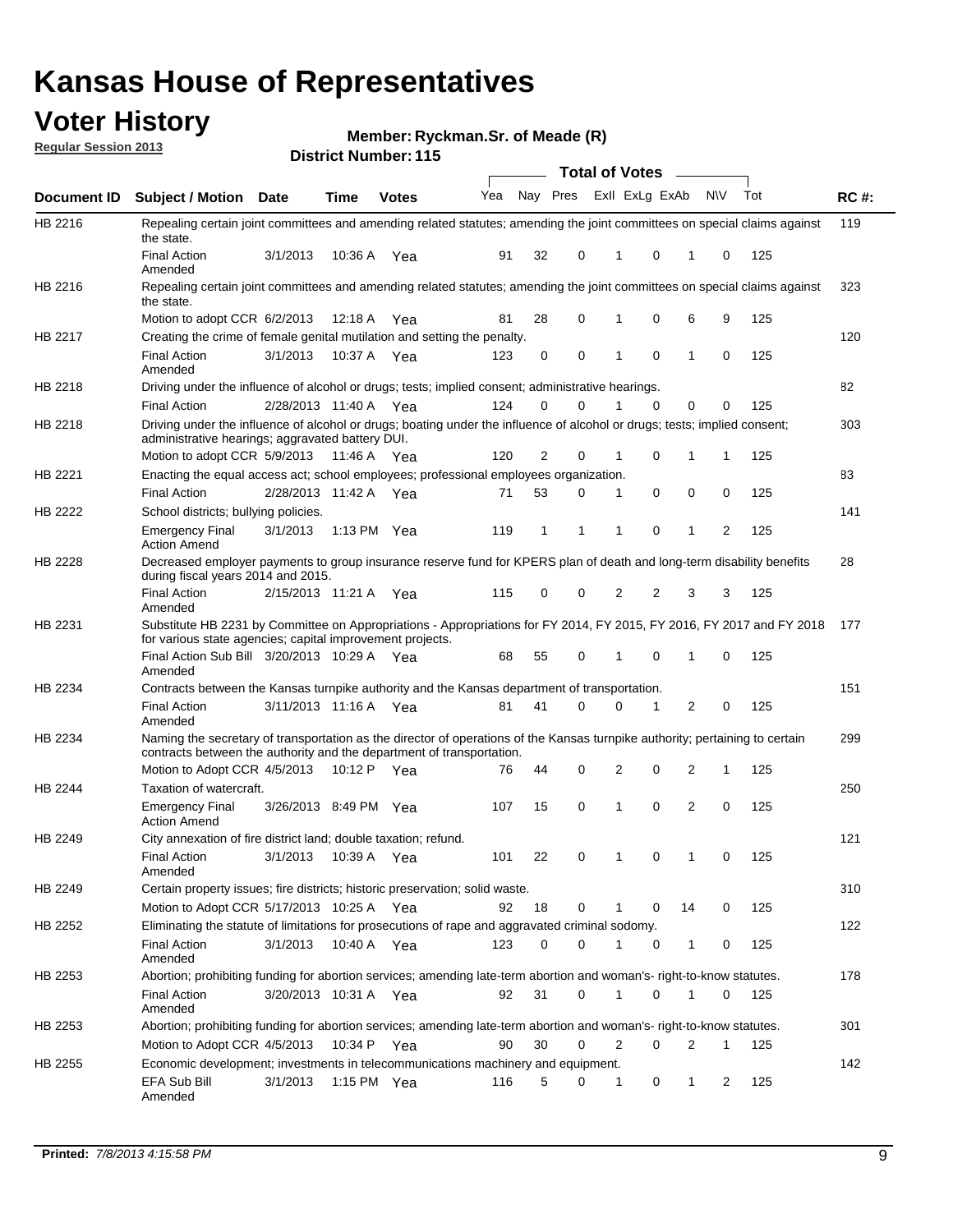## **Voter History**

**Member: Ryckman.Sr. of Meade (R)** 

**Regular Session 2013**

|             |                                                                                                                                                                                       |                       |             |              |     |                         |          | <b>Total of Votes</b> |              | $\overline{\phantom{0}}$ |              |     |             |
|-------------|---------------------------------------------------------------------------------------------------------------------------------------------------------------------------------------|-----------------------|-------------|--------------|-----|-------------------------|----------|-----------------------|--------------|--------------------------|--------------|-----|-------------|
| Document ID | <b>Subject / Motion Date</b>                                                                                                                                                          |                       | Time        | <b>Votes</b> | Yea | Nay Pres ExII ExLg ExAb |          |                       |              |                          | <b>NV</b>    | Tot | <b>RC#:</b> |
| HB 2259     | Domestic relations; relating to dissolution of marriage;                                                                                                                              |                       |             |              |     |                         |          |                       |              |                          |              |     | 58          |
|             | <b>Final Action</b>                                                                                                                                                                   | 2/27/2013 12:12 P     |             | Yea          | 123 | 0                       | 0        | 1                     | 0            | 1                        | 0            | 125 |             |
| HB 2261     | Authorizing the expenditure of unencumbered balances held by school district; removing the cap for contingency reserve<br>fund.                                                       |                       |             |              |     |                         |          |                       |              |                          |              |     | 48          |
|             | <b>Final Action</b><br>Amended                                                                                                                                                        | 2/25/2013 12:13 P     |             | Yea          | 120 | 0                       | 0        | 0                     | 0            | 0                        | 5            | 125 |             |
| HB 2261     | School districts; expenditure of unencumbered bala ces; removing the cap for contingency reserve fund; establishing celebrate 305<br>freedom week; bullying policies. ies.            |                       |             |              |     |                         |          |                       |              |                          |              |     |             |
|             | Motion to adopt CCR 5/9/2013                                                                                                                                                          |                       | 2:25 PM Yea |              | 119 | 1                       | 0        |                       | 0            | 4                        | 0            | 125 |             |
| HB 2262     | Substitute HB 2262 by Committee on Appropriations - Amending the percentage amount that is deposited into the oil and gas 210<br>valuation depletion trust fund from 12.41% to 8.25%. |                       |             |              |     |                         |          |                       |              |                          |              |     |             |
|             | Final Action Sub Bill 3/26/2013 9:58 AM Yea                                                                                                                                           |                       |             |              | 96  | 23                      | 0        |                       | 0            | 5                        | 0            | 125 |             |
| HB 2267     | Income tax, credits, high performance incentive program; subtraction modifications, certain expenses related to living dinor<br>organ donations.                                      |                       |             |              |     |                         |          |                       |              |                          |              |     | 252         |
|             | <b>Emergency Final</b><br><b>Action Amend</b>                                                                                                                                         | 3/26/2013 8:52 PM Yea |             |              | 106 | 16                      | 0        | 1                     | 0            | 2                        | 0            | 125 |             |
| HB 2269     | John Bower memorial highway.<br><b>Final Action</b>                                                                                                                                   | 2/28/2013 11:44 A     |             | Yea          | 114 | 10                      | 0        | 1                     | 0            | 0                        | 0            | 125 | 84          |
|             | Amended                                                                                                                                                                               |                       |             |              |     |                         |          |                       |              |                          |              |     |             |
| HB 2272     | Exempting IRB-purchased property from property taxatin without state ownerhsip requirement.                                                                                           |                       |             |              |     |                         |          |                       |              |                          |              |     | 123         |
|             | <b>Final Action</b>                                                                                                                                                                   | 3/1/2013              | 10:41 A     | Yea          | 123 | 0                       | 0        | 1                     | 0            | $\mathbf{1}$             | 0            | 125 |             |
| HB 2278     | Creating a penalty enhancement for the theft or burglary of a firearm.                                                                                                                |                       |             |              |     |                         |          |                       |              |                          |              |     | 135         |
|             | <b>Emergency Final</b><br><b>Action Amend</b>                                                                                                                                         | 3/1/2013              | 1:06 PM Yea |              | 117 | 4                       | 0        | 1                     | 0            | 1                        | 2            | 125 |             |
| HB 2280     | School districts; establishing celebrate freedom week and related curriculum.                                                                                                         |                       |             |              |     |                         |          |                       |              |                          |              |     | 140         |
|             | <b>Emergency Final</b><br><b>Action Amend</b>                                                                                                                                         | 3/1/2013              | 1:12 PM Yea |              | 95  | 25                      | 1        | 1                     | 0            | 1                        | 2            | 125 |             |
| HB 2294     | Kansas uniform securities act.                                                                                                                                                        |                       |             |              |     |                         |          |                       |              |                          |              |     | 124         |
|             | <b>Final Action</b>                                                                                                                                                                   | 3/1/2013              | 10:42 A     | Yea          | 123 | 0                       | 0        | 1                     | 0            | 1                        | 0            | 125 |             |
| HB 2296     | Campaign finance; permitted uses of campaign funds.                                                                                                                                   |                       |             |              |     |                         |          |                       |              |                          |              |     | 148         |
|             | <b>Final Action</b>                                                                                                                                                                   | 3/8/2013              | 11:12 A Yea |              | 120 | $\mathbf{1}$            | 0        | $\Omega$              | $\mathbf{1}$ | $\overline{2}$           | $\mathbf{1}$ | 125 |             |
| HB 2298     | Amending the crimes of interference with law enforcement and giving a false alarm.                                                                                                    |                       |             |              |     |                         |          |                       |              |                          |              |     | 136         |
|             | <b>Emergency Final</b><br>Action                                                                                                                                                      | 3/1/2013              | 1:07 PM Yea |              | 121 | 0                       | 0        | 1                     | 0            | 1                        | 2            | 125 |             |
| HB 2302     | Relating to drug screening, criminal history record check and fingerprinting of certain persons and employees.                                                                        |                       |             |              |     |                         |          |                       |              |                          |              |     | 85          |
|             | <b>Final Action</b><br>Amended                                                                                                                                                        | 2/28/2013 11:45 A     |             | Yea          | 124 | 0                       | $\Omega$ |                       | 0            | 0                        | 0            | 125 |             |
| HB 2303     | Relating to drivier's license fees; driving under the influence equipment fund.                                                                                                       |                       |             |              |     |                         |          |                       |              |                          |              |     | 125         |
|             | <b>Final Action</b><br>Amended                                                                                                                                                        | 3/1/2013              | 10:44 A     | Yea          | 113 | 10                      | 0        | 1                     | 0            | 1                        | 0            | 125 |             |
| HB 2305     | Kansas storage tank act and containment of underground storage tanks.                                                                                                                 |                       |             |              |     |                         |          |                       |              |                          |              |     | 126         |
|             | <b>Final Action</b>                                                                                                                                                                   | 3/1/2013              | 10:45 A     | Yea          | 123 | 0                       | 0        | 1                     | 0            | 1                        | 0            | 125 |             |
| HB 2305     | Kansas storage tank act and containment of underground storage tanks.                                                                                                                 |                       |             |              |     |                         |          |                       |              |                          |              |     | 197         |
|             | Motion to Concur                                                                                                                                                                      | 3/22/2013 11:36 A     |             | Yea          | 119 | 0                       | 0        | $\overline{c}$        | 0            | 3                        | $\mathbf{1}$ | 125 |             |
| HB 2311     | Increasing delinquent registration fees.                                                                                                                                              |                       |             |              |     |                         |          |                       |              |                          |              |     | 127         |
|             | <b>Final Action</b>                                                                                                                                                                   | 3/1/2013              | 10:50 A     | Yea          | 24  | 99                      | 0        | $\mathbf{1}$          | 0            | 1                        | 0            | 125 |             |
| HB 2312     | Kansas uninsurable health insurance plan; increase in life time limit.                                                                                                                |                       |             |              |     |                         |          |                       |              |                          |              |     | 95          |
|             | <b>Final Action</b>                                                                                                                                                                   | 3/1/2013              | 9:53 AM Yea |              | 123 | 0                       | 0        | 1                     | 0            | 1                        | 0            | 125 |             |
| HB 2318     | Authorizing use of motorcycle headlamp modulation systems and side lamps.                                                                                                             |                       |             |              |     |                         |          |                       |              |                          |              |     | 128         |
|             | <b>Final Action</b><br>Amended                                                                                                                                                        | 3/1/2013              | 10:52 A     | Yea          | 123 | 0                       | 0        | 1                     | 0            | 1                        | 0            | 125 |             |
| HB 2318     | Authorizing use of motorcycle headlamp modulation systems and side lamps.                                                                                                             |                       |             |              |     |                         |          |                       |              |                          |              |     | 201         |
|             | Motion to Concur                                                                                                                                                                      | 3/25/2013 9:44 AM Yea |             |              | 121 | 0                       | 0        | 2                     | 0            | 2                        | 0            | 125 |             |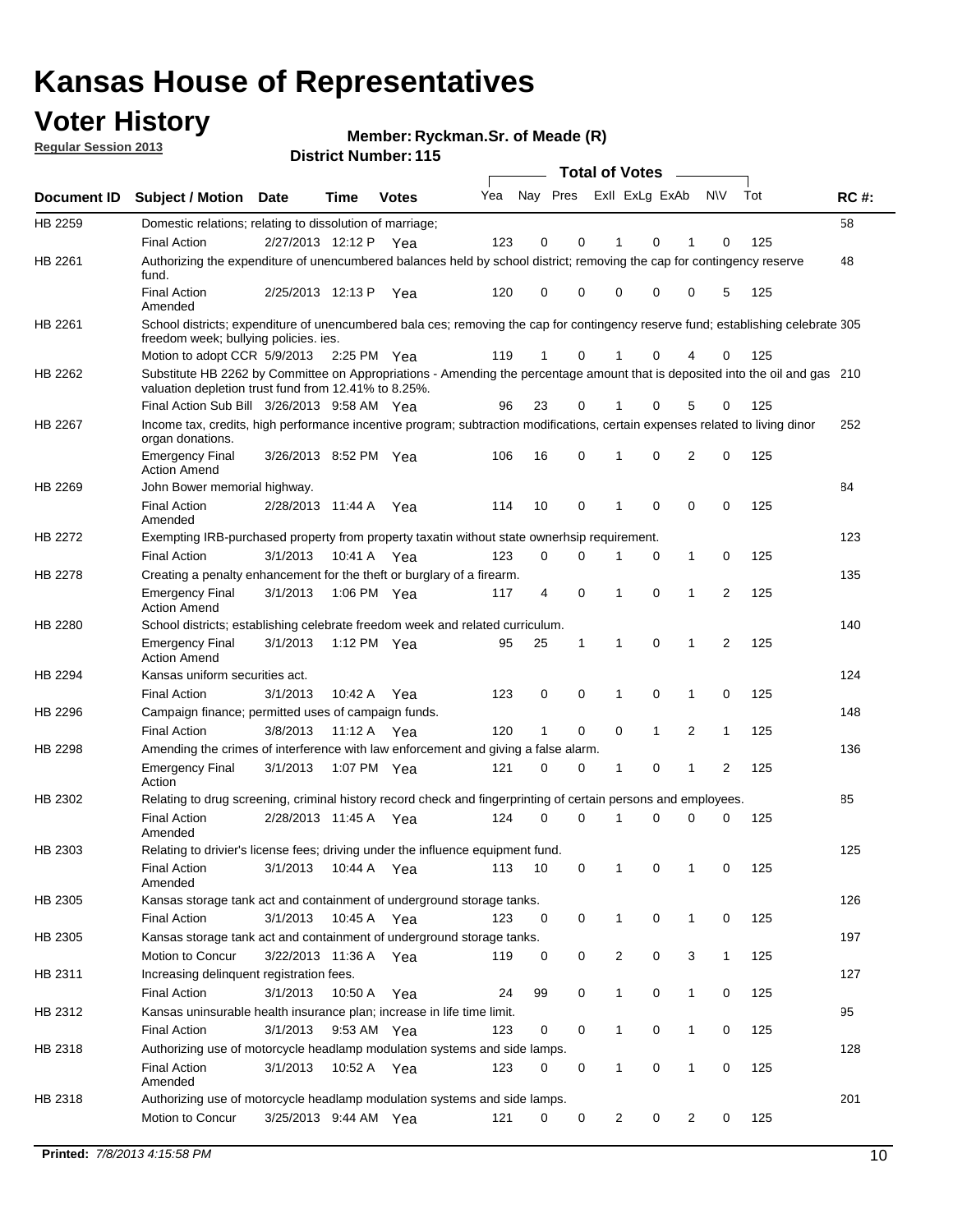## **Voter History**

**Regular Session 2013**

### **Member: Ryckman.Sr. of Meade (R)**

|             |                                                                                                                                                                                             |                       |             |               |     |             |             | <b>Total of Votes</b> |             |                |             |     |             |
|-------------|---------------------------------------------------------------------------------------------------------------------------------------------------------------------------------------------|-----------------------|-------------|---------------|-----|-------------|-------------|-----------------------|-------------|----------------|-------------|-----|-------------|
| Document ID | <b>Subject / Motion</b>                                                                                                                                                                     | Date                  | Time        | <b>Votes</b>  | Yea | Nay Pres    |             | Exll ExLg ExAb        |             |                | <b>NV</b>   | Tot | <b>RC#:</b> |
| HB 2319     | Creating the coalition of innovative districts act.                                                                                                                                         |                       |             |               |     |             |             |                       |             |                |             |     | 149         |
|             | <b>Final Action</b><br>Amended                                                                                                                                                              | 3/8/2013              | 11:17 A     | Yea           | 74  | 47          | 0           | 0                     | 1           | 3              | 0           | 125 |             |
| HB 2319     | Creating the coalition of innovative districts act.<br>Motion to Adopt CCR 4/5/2013                                                                                                         |                       |             | 1:03 PM Yea   | 71  | 47          | 0           | 2                     | 0           | 3              | 2           | 125 | 279         |
| HB 2322     | Relating to the division of health of the department of health and environment.                                                                                                             |                       |             |               |     |             |             |                       |             |                |             |     | 86          |
|             | <b>Final Action</b><br>Amended                                                                                                                                                              | 2/28/2013 11:46 A Yea |             |               | 118 | 6           | 0           | 1                     | 0           | 0              | 0           | 125 |             |
| HB 2326     | VoIP and IP enabled services.                                                                                                                                                               |                       |             |               |     |             |             |                       |             |                |             |     | 129         |
|             | <b>Final Action</b><br>Amended                                                                                                                                                              | 3/1/2013              | 10:53 A     | Yea           | 123 | $\mathbf 0$ | 0           | 1                     | $\mathbf 0$ | 1              | $\mathbf 0$ | 125 |             |
| HB 2338     | Courts; docket fees.                                                                                                                                                                        |                       |             |               |     |             |             |                       |             |                |             |     | 211         |
|             | <b>Final Action</b><br>Amended                                                                                                                                                              | 3/26/2013 10:00 A     |             | Yea           | 67  | 52          | 0           | $\mathbf 1$           | 0           | 5              | 0           | 125 |             |
| HB 2339     | Allowing insurers to return premiums to a policyholder separate from the notice of an adverse underwriting decision.                                                                        |                       |             |               |     |             |             |                       |             |                |             |     | 67          |
|             | <b>Final Action</b>                                                                                                                                                                         | 2/28/2013 11:16 A Yea |             |               | 124 | 0           | 0           | 1                     | 0           | 0              | 0           | 125 |             |
| HB 2339     | Combining life insurance with certain additional health related riders, insurance agents-lines of insurance, health insurance for 287<br>certain firefighters and law enforcement officers. |                       |             |               |     |             |             |                       |             |                |             |     |             |
|             | Motion to Adopt CCR 4/5/2013 7:15 PM Yea                                                                                                                                                    |                       |             |               | 116 | 4           | 0           | 2                     | 0           | 2              | 1           | 125 |             |
| HB 2343     | Relating to the secretary of health and environment; office of laboratory services.                                                                                                         |                       |             |               |     |             |             |                       |             |                |             |     | 130         |
|             | <b>Final Action</b>                                                                                                                                                                         | 3/1/2013              | 10:54 A Yea |               | 89  | 34          | 0           | $\mathbf{1}$          | 0           | 1              | 0           | 125 |             |
| HB 2349     | School districts; audit by legislative post audit committee.<br><b>Final Action</b>                                                                                                         | 2/28/2013 11:48 A Yea |             |               | 120 | 4           | 0           | 1                     | $\Omega$    | $\Omega$       | 0           | 125 | 87          |
|             | Amended                                                                                                                                                                                     |                       |             |               |     |             |             |                       |             |                |             |     |             |
| HB 2349     | School districts; audit by legislative post audit committee.                                                                                                                                |                       |             |               | 118 |             | 0           |                       | 0           | 2              |             |     | 291         |
| HB 2352     | Motion to Concur<br>Maximum benefits increased for certain members of the Kansas police and firemen's retirement system.                                                                    | 4/5/2013              |             | 7:55 PM Yea   |     | 2           |             | 2                     |             |                | 1           | 125 | 88          |
|             | <b>Final Action</b>                                                                                                                                                                         |                       |             |               |     | 0           |             | 1                     |             |                |             |     |             |
|             |                                                                                                                                                                                             | 2/28/2013 11:49 A     |             | Yea           | 124 |             | 0           |                       | 0           | 0              | 0           | 125 |             |
| HB 2353     | Adding certain controlled substances as schedule I drugs.<br><b>Emergency Final</b><br>Action                                                                                               | 3/1/2013              |             | 1:09 PM Yea   | 121 | $\mathbf 0$ | 0           | 1                     | 0           | 1              | 2           | 125 | 138         |
| HB 2357     | 242nd engineer company ae" KS army national guard ae" membrial highway.                                                                                                                     |                       |             |               |     |             |             |                       |             |                |             |     | 96          |
|             | <b>Final Action</b>                                                                                                                                                                         | 3/1/2013              |             | 9:54 AM Yea   | 123 | 0           | 0           | 1                     | 0           | 1              | 0           | 125 |             |
| HB 2357     | 242nd engineer company-KS army national guard- highway.                                                                                                                                     |                       |             |               |     |             |             |                       |             |                |             |     | 202         |
|             | Motion to Concur                                                                                                                                                                            | 3/25/2013 9:47 AM Yea |             |               | 121 | $\mathbf 0$ | $\mathbf 0$ | $\overline{2}$        | $\mathbf 0$ | $\overline{2}$ | 0           | 125 |             |
| HB 2363     | Exempting certain aggregate mining operations from department of health and environment regulations.                                                                                        |                       |             |               |     |             |             |                       |             |                |             |     | 131         |
|             | <b>Final Action</b><br>Amended                                                                                                                                                              | 3/1/2013              | 10:56 A     | Yea           | 123 | 0           | 0           | 1                     | 0           | 1              | 0           | 125 |             |
| HB 2363     | Water; wastewater regulations for sand and gravel; streams, dams and water obstructions.                                                                                                    |                       |             |               |     |             |             |                       |             |                |             |     | 280         |
|             | Motion to Adopt CCR 4/5/2013                                                                                                                                                                |                       |             | 1:10 PM $Yea$ | 119 | 0           | 0           | 2                     | 0           | 3              | 1           | 125 |             |
| HB 2368     | Relating to the governor's mental health services planning council.                                                                                                                         |                       |             |               |     |             |             |                       |             |                |             |     | 137         |
|             | <b>Emergency Final</b><br><b>Action Amend</b>                                                                                                                                               | 3/1/2013              |             | 1:08 PM Yea   | 121 | 0           | 0           | $\mathbf{1}$          | 0           | 1              | 2           | 125 |             |
| HB 2377     | Relating to court fees and costs; judicial branch surcharge fund.                                                                                                                           |                       |             |               |     |             |             |                       |             |                |             |     | 212         |
|             | <b>Final Action</b>                                                                                                                                                                         | 3/26/2013 10:01 A Yea |             |               | 118 | 1           | 0           |                       | 0           | 5              | 0           | 125 |             |
| HB 2378     | Sales tax exemption for sales of certain machinery and equipment used for surface mining activities.                                                                                        |                       |             |               |     |             |             |                       |             |                |             |     | 251         |
|             | <b>Emergency Final</b><br><b>Action Amend</b>                                                                                                                                               | 3/26/2013 8:51 PM Yea |             |               | 104 | 18          | 0           | 1                     | 0           | 2              | 0           | 125 |             |
| HB 2381     | Election campaign finance; removing certain limitations to contributions made during legislative sessions.                                                                                  |                       |             |               |     |             |             |                       |             |                |             |     | 198         |
|             | <b>Final Action</b><br>Amended                                                                                                                                                              | 3/25/2013 9:30 AM Yea |             |               | 100 | 21          | 0           | $\overline{2}$        | 0           | 2              | 0           | 125 |             |
| HB 2387     | Clarifying that felony murder is not a lesser included offense of capital murder.                                                                                                           |                       |             |               |     |             |             |                       |             |                |             |     | 213         |
|             | <b>Final Action</b>                                                                                                                                                                         | 3/26/2013 10:02 A     |             | Yea           | 117 | 2           | 0           | $\mathbf{1}$          | 0           | 5              | 0           | 125 |             |
|             | Printed: 7/8/2013 4:15:58 PM                                                                                                                                                                |                       |             |               |     |             |             |                       |             |                |             |     | 11          |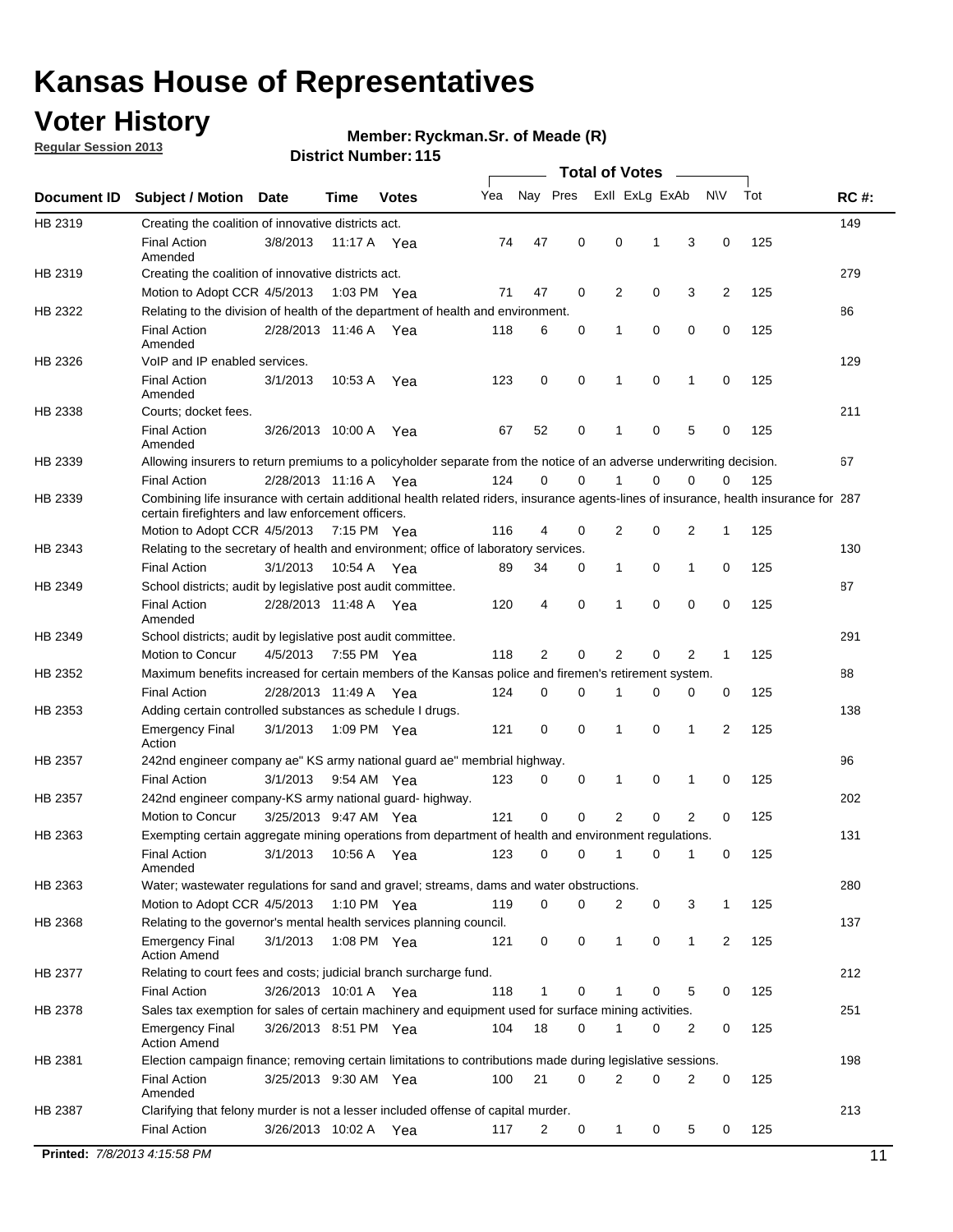## **Voter History**

**Member: Ryckman.Sr. of Meade (R)** 

**Regular Session 2013**

|                 |                                                                                                                                                                                                                                                  |                       |         |              |     |              |          | <b>Total of Votes</b> |   |   |           |     |             |
|-----------------|--------------------------------------------------------------------------------------------------------------------------------------------------------------------------------------------------------------------------------------------------|-----------------------|---------|--------------|-----|--------------|----------|-----------------------|---|---|-----------|-----|-------------|
| Document ID     | Subject / Motion Date                                                                                                                                                                                                                            |                       | Time    | <b>Votes</b> | Yea | Nay Pres     |          | Exll ExLg ExAb        |   |   | <b>NV</b> | Tot | <b>RC#:</b> |
| HB 2389         | Capital murder; notice of intent to seek the death penalty.                                                                                                                                                                                      |                       |         |              |     |              |          |                       |   |   |           |     | 214         |
|                 | <b>Final Action</b>                                                                                                                                                                                                                              | 3/26/2013 10:03 A     |         | Yea          | 118 | 1            | 0        | 1                     | 0 | 5 | 0         | 125 |             |
| HB 2391         | School finance; amount of tax levy authorized to finance ancillary school facilities.                                                                                                                                                            |                       |         |              |     |              |          |                       |   |   |           |     | 237         |
|                 | <b>Emergency Final</b><br><b>Action Amend</b>                                                                                                                                                                                                    | 3/26/2013 8:30 PM Yea |         |              | 64  | 57           | 0        | 1                     | 0 | 2 | 1         | 125 |             |
| HB 2391         | Senate Substitute for HB 2391 by Committee on Ways and Means - Creating the joint committee on uniform educational<br>standards oversight.                                                                                                       |                       |         |              |     |              |          |                       |   |   |           |     | 321         |
|                 | Sub Motion to Concur 6/1/2013                                                                                                                                                                                                                    |                       | 10:06 P | Nav          | 55  | 58           | 0        | 0                     | 0 | 6 | 6         | 125 |             |
| HB 2396         | Allowing the secretary of administration to identify state owned real property as surplus property and establishing an appeals 253<br>process of such identification; also amending procedures for the disposition of state surplus real estate. |                       |         |              |     |              |          |                       |   |   |           |     |             |
|                 | <b>Emergency Final</b><br><b>Action Amend</b>                                                                                                                                                                                                    | 3/26/2013 8:53 PM Yea |         |              | 122 | 0            | 0        | 1                     | 0 | 2 | 0         | 125 |             |
| HB 2403         | Issuing \$1,500,000,000 of pension obligation bonds to finance a portion of the unfunded actuarial liability of KPERS.                                                                                                                           |                       |         |              |     |              |          |                       |   |   |           |     | 236         |
|                 | <b>Final Action</b><br>Amended                                                                                                                                                                                                                   | 3/26/2013 8:29 PM Yea |         |              | 73  | 49           | 0        | 1                     | 0 | 2 | 0         | 125 |             |
| <b>HCR 5014</b> | Urging approval of the Presidential Permit application allowing the construction and operation of the TransCanada Keystone<br>XL Pipeline.                                                                                                       |                       |         |              |     |              |          |                       |   |   |           |     | 215         |
|                 | <b>Final Action</b>                                                                                                                                                                                                                              | 3/26/2013 10:05 A     |         | Yea          | 108 | 11           | 0        | 1                     | 0 | 5 | 0         | 125 |             |
| HR 6004         | Rules of House of Representatives, permanent rules of the 2013-2014 biennium.                                                                                                                                                                    |                       |         |              |     |              |          |                       |   |   |           |     | 4           |
|                 | <b>Final Action</b><br>Amended                                                                                                                                                                                                                   | 1/28/2013 11:09 A     |         | Yea          | 82  | 40           | 0        | 0                     | 0 | 3 | 0         | 125 |             |
| SB <sub>1</sub> | Legislative Post Audit; periodic audits of the State treasurer and the pooled money investment board.                                                                                                                                            |                       |         |              |     |              |          |                       |   |   |           |     | 216         |
|                 | <b>Final Action</b><br>Amended                                                                                                                                                                                                                   | 3/26/2013 10:06 A Yea |         |              | 118 | $\mathbf 1$  | 0        | 1                     | 0 | 5 | 0         | 125 |             |
| SB 16           | Kansas racketeer influenced and corrupt organization act, criminal street gangs.                                                                                                                                                                 |                       |         |              |     |              |          |                       |   |   |           |     | 217         |
|                 | <b>Final Action</b><br>Amended                                                                                                                                                                                                                   | 3/26/2013 10:12 A Yea |         |              | 74  | 45           | 0        | 1                     | 0 | 5 | 0         | 125 |             |
| SB 20           | Civil procedure; temporary restraining orders and poverty affidavits.                                                                                                                                                                            |                       |         |              |     |              |          |                       |   |   |           |     | 190         |
|                 | <b>Final Action</b><br>Amended                                                                                                                                                                                                                   | 3/22/2013 11:15 A     |         | Yea          | 119 | 0            | 0        | 2                     | 0 | 3 | 1         | 125 |             |
| SB 20           | Civil procedure; temporary restraining orders and poverty affidavits.                                                                                                                                                                            |                       |         |              |     |              |          |                       |   |   |           |     | 304         |
|                 | Motion to adopt CCR 5/9/2013 2:21 PM Yea                                                                                                                                                                                                         |                       |         |              | 119 | $\mathbf{1}$ | 0        | 1                     | 0 | 4 | 0         | 125 |             |
| SB 21           | Firearms; criminal possession of a firearm; expungement; personal and family protection act.                                                                                                                                                     |                       |         |              |     |              |          |                       |   |   |           |     | 255         |
|                 | <b>Emergency Final</b><br>Action                                                                                                                                                                                                                 | 3/26/2013 8:56 PM Yea |         |              | 119 | 3            | 0        | 1                     | 0 | 2 | 0         | 125 |             |
| SB 23           | Continuation of statewide tax levy for public schools.                                                                                                                                                                                           |                       |         |              |     |              |          |                       |   |   |           |     | 243         |
|                 | <b>Emergency Final</b><br><b>Action Amend</b>                                                                                                                                                                                                    | 3/26/2013 8:38 PM Yea |         |              | 122 | 0            | 0        | 1                     | 0 | 2 | 0         | 125 |             |
| SB 23           | School districts; sttewide tax levy for public schools; school finance amendments.                                                                                                                                                               |                       |         |              |     |              |          |                       |   |   |           |     | 296         |
|                 | Motion to Adopt CCR 4/5/2013 9:32 PM Yea                                                                                                                                                                                                         |                       |         |              | 119 | $\mathbf{1}$ | 0        | 2                     | 0 | 2 | 1         | 125 |             |
| SB 24           | Insurance - Risk-based capital requirements for property, casualty and life insurance companies.                                                                                                                                                 |                       |         |              |     |              |          |                       |   |   |           |     | 204         |
|                 | <b>Final Action</b>                                                                                                                                                                                                                              | 3/26/2013 9:50 AM Yea |         |              | 119 | 0            | 0        | 1                     | 0 | 5 | 0         | 125 |             |
| SB 25           | Insurance-Risk-based capital requirements for health organizations.                                                                                                                                                                              |                       |         |              |     |              |          |                       |   |   |           |     | 205         |
|                 | <b>Final Action</b>                                                                                                                                                                                                                              | 3/26/2013 9:51 AM Yea |         |              | 119 | 0            | 0        | 1                     | 0 | 5 | 0         | 125 |             |
| SB 27           | Eligibility of students under the military service scholarship program act.                                                                                                                                                                      |                       |         |              |     |              |          |                       |   |   |           |     | 166         |
|                 | <b>Final Action</b><br>Amended                                                                                                                                                                                                                   | 3/19/2013 10:35 A Yea |         |              | 123 | 0            | 0        | 1                     | 0 | 1 | 0         | 125 |             |
| SB 28           | Authorizing the division of emergency management within the adjutant general's department to accept certain real property.                                                                                                                       |                       |         |              |     |              |          |                       |   |   |           |     | 184         |
|                 | Final Action                                                                                                                                                                                                                                     | 3/21/2013 11:22 A Yea |         |              | 121 | 0            | $\Omega$ | 1                     | 0 | 3 | 0         | 125 |             |
| SB 37           | Kansas home inspectors professional competence and financial responsibility act.                                                                                                                                                                 |                       |         |              |     |              |          |                       |   |   |           |     | 218         |
|                 | <b>Final Action</b>                                                                                                                                                                                                                              | 3/26/2013 10:14 A Yea |         |              | 102 | 17           | 0        | 1                     | 0 | 5 | 0         | 125 |             |
| SB 51           | Health insurance coverage for bankers association.                                                                                                                                                                                               |                       |         |              |     |              |          |                       |   |   |           |     | 189         |
|                 | <b>Final Action</b>                                                                                                                                                                                                                              | 3/22/2013 11:14 A Yea |         |              | 119 | 0            | 0        | 2                     | 0 | 3 | 1         | 125 |             |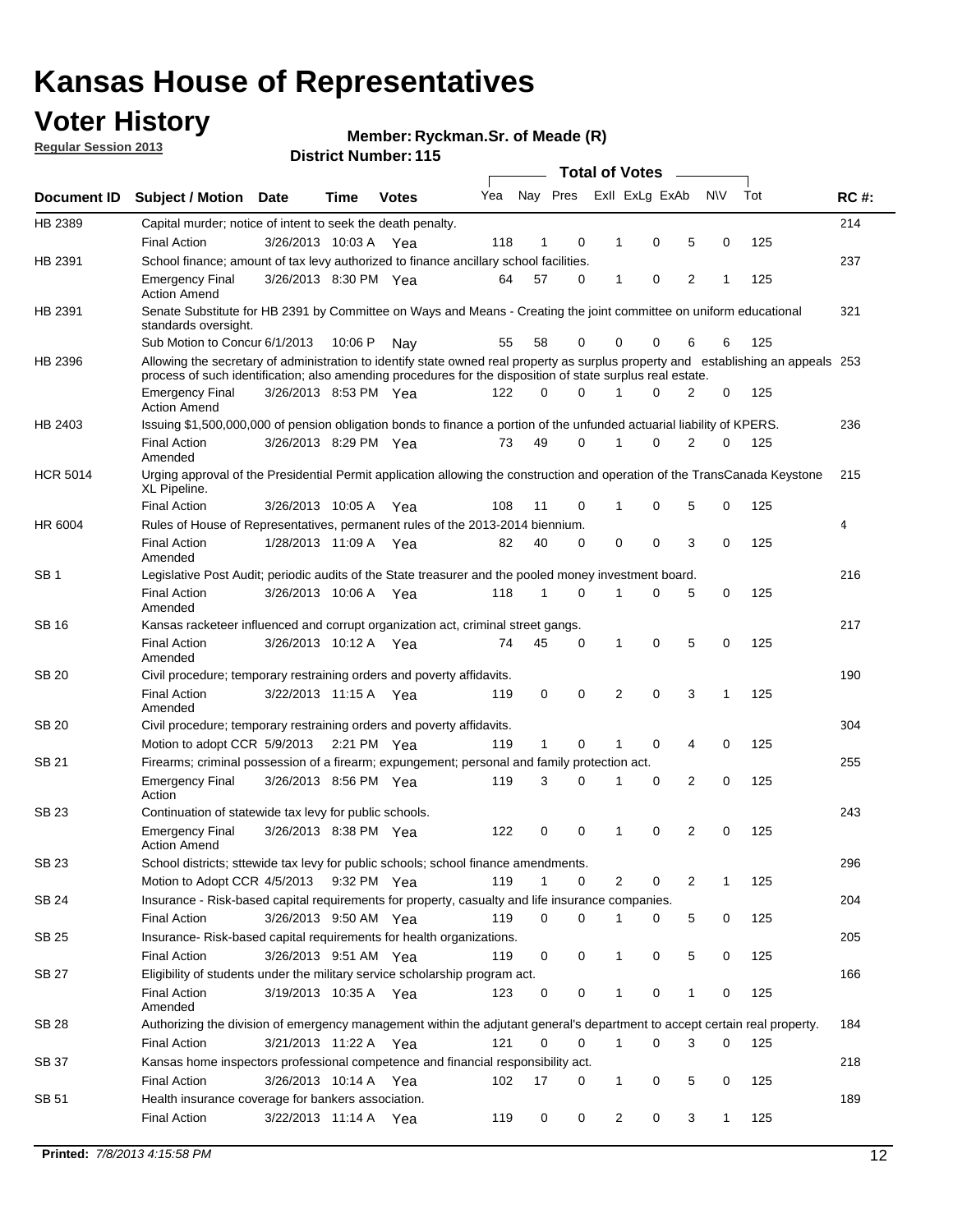## **Voter History**

**Member: Ryckman.Sr. of Meade (R)** 

**Regular Session 2013**

| Document ID  | <b>Subject / Motion Date</b>                                                                                                                                                                                                                                                                                                                                            |                                                                                                                   | Time          | <b>Votes</b> | Yea | Nay Pres |             | Exll ExLg ExAb |   |                | <b>NV</b> | Tot | <b>RC#:</b> |
|--------------|-------------------------------------------------------------------------------------------------------------------------------------------------------------------------------------------------------------------------------------------------------------------------------------------------------------------------------------------------------------------------|-------------------------------------------------------------------------------------------------------------------|---------------|--------------|-----|----------|-------------|----------------|---|----------------|-----------|-----|-------------|
| SB 52        | Mortgage interest rate cap increase.                                                                                                                                                                                                                                                                                                                                    |                                                                                                                   |               |              |     |          |             |                |   |                |           |     | 238         |
|              | <b>Emergency Final</b><br>Action                                                                                                                                                                                                                                                                                                                                        | 3/26/2013 8:32 PM Yea                                                                                             |               |              | 120 | 2        | 0           | 1              | 0 | 2              | 0         | 125 |             |
| SB 56        | commissioners.                                                                                                                                                                                                                                                                                                                                                          | Transferring the recognition of county fair associations from the secretary of agriculture to the board of county |               |              |     |          |             |                |   |                |           |     |             |
|              | <b>Final Action</b><br>Amended                                                                                                                                                                                                                                                                                                                                          | 3/22/2013 11:21 A                                                                                                 |               | Yea          | 119 | 0        | 0           | 2              | 0 | 3              | 1         | 125 |             |
| <b>SB 57</b> | Substitute for SB 57 by Committee on Agriculture - Agriculture; powers and duties of the department of agriculture relating to<br>poultry improvement plan and domesticated deer.                                                                                                                                                                                       |                                                                                                                   |               |              |     |          |             |                |   |                |           |     | 192         |
|              | Final Action Sub Bill 3/22/2013 11:24 A Yea<br>Amended                                                                                                                                                                                                                                                                                                                  |                                                                                                                   |               |              | 79  | 40       | 0           | 2              | 0 | 3              | 1         | 125 |             |
| SB 57        | Substitute for SB 57 by Committee on Agriculture - Agriculture; powers and duties of the department of agriculture relating to<br>poultry improvement plan, stockyards and domesticated deer.                                                                                                                                                                           |                                                                                                                   |               |              |     |          |             |                |   |                |           |     | 262         |
|              | Motion to adopt CCR 4/4/2013                                                                                                                                                                                                                                                                                                                                            |                                                                                                                   | $2:18$ PM Yea |              | 80  | 42       | 0           |                | 0 | 2              | 0         | 125 |             |
| SB 58        | Sentencing for unlawful manufacturing of controlled substances.                                                                                                                                                                                                                                                                                                         |                                                                                                                   |               |              |     |          |             |                |   |                |           |     | 219         |
| <b>SB 59</b> | <b>Final Action</b><br>Attorney general; reward for information.                                                                                                                                                                                                                                                                                                        | 3/26/2013 10:15 A                                                                                                 |               | Yea          | 119 | 0        | 0           | 1              | 0 | 5              | 0         | 125 | 193         |
|              | <b>Final Action</b>                                                                                                                                                                                                                                                                                                                                                     | 3/22/2013 11:25 A                                                                                                 |               | Yea          | 119 | 0        | $\mathbf 0$ | 2              | 0 | 3              | 1         | 125 |             |
| SB 62        | Making gas pipeline safety terminology consistent with federal regulations.                                                                                                                                                                                                                                                                                             |                                                                                                                   |               |              |     |          |             |                |   |                |           |     | 163         |
|              | <b>Final Action</b>                                                                                                                                                                                                                                                                                                                                                     | 3/19/2013 10:32 A                                                                                                 |               | Yea          | 123 | 0        | 0           | 1              | 0 | 1              | 0         | 125 |             |
| SB 63        | Elections; voting crimes, penalties and prosecution.                                                                                                                                                                                                                                                                                                                    |                                                                                                                   |               |              |     |          |             |                |   |                |           |     | 246         |
|              | <b>Emergency Final</b><br><b>Action Amend</b>                                                                                                                                                                                                                                                                                                                           | 3/26/2013 8:42 PM Yea                                                                                             |               |              | 69  | 53       | $\mathbf 0$ | 1              | 0 | $\overline{2}$ | 0         | 125 |             |
| SB 68        | Driver's license examinations; locations.                                                                                                                                                                                                                                                                                                                               |                                                                                                                   |               |              |     |          |             |                |   |                |           |     | 220         |
|              | <b>Final Action</b>                                                                                                                                                                                                                                                                                                                                                     | 3/26/2013 10:16 A                                                                                                 |               | Yea          | 116 | 3        | 0           | 1              | 0 | 5              | 0         | 125 |             |
| SB 69        | Motor vehicles; vehicle registration and license plates.                                                                                                                                                                                                                                                                                                                |                                                                                                                   |               |              |     |          |             |                |   |                |           |     | 167         |
|              | <b>Final Action</b>                                                                                                                                                                                                                                                                                                                                                     | 3/19/2013 10:37 A                                                                                                 |               | Yea          | 117 | 6        | 0           | 1              | 0 | 1              | 0         | 125 |             |
| SB 74        | Prison-made goods act; prohibiting prisoner production of manufactured or modular homes.                                                                                                                                                                                                                                                                                |                                                                                                                   |               |              |     |          |             |                |   |                |           |     | 221         |
|              | <b>Final Action</b>                                                                                                                                                                                                                                                                                                                                                     | 3/26/2013 10:19 A                                                                                                 |               | Yea          | 87  | 32       | 0           | 1              | 0 | 5              | 0         | 125 |             |
| SB 75        | Record requirements and civil penalties relating to sales of plastic bulk merchandise containers.                                                                                                                                                                                                                                                                       |                                                                                                                   |               |              |     |          |             |                |   |                |           |     | 222         |
|              | <b>Final Action</b>                                                                                                                                                                                                                                                                                                                                                     | 3/26/2013 10:21 A                                                                                                 |               | Yea          | 101 | 18       | 0           |                | 0 | 5              | 0         | 125 |             |
| SB 81        | Open records; requests for criminal justice information; restriction of certain officials' information from publicly accessible<br>records.                                                                                                                                                                                                                             |                                                                                                                   |               |              |     |          |             |                |   |                |           |     | 194         |
|              | <b>Final Action</b><br>Amended                                                                                                                                                                                                                                                                                                                                          | 3/22/2013 11:27 A                                                                                                 |               | Yea          | 119 | 0        | 0           | 2              | 0 | 3              | 1         | 125 |             |
| SB 83        | House Substitute for SB 83 by Committee on Taxation - Income tax deductions and modifications; severance tax; sales tax;<br>delinquent tax liabilities.                                                                                                                                                                                                                 |                                                                                                                   |               |              |     |          |             |                |   |                |           |     | 187         |
|              | Final Action Sub Bill 3/21/2013 11:30 A                                                                                                                                                                                                                                                                                                                                 |                                                                                                                   |               | Yea          | 96  | 25       | 0           | 1              | 0 | 3              | 0         | 125 |             |
| SB 83        | House Substitute for SB 83 by Committee on Taxation--Income tax deductions and modifications; severance tax; sales tax and 260<br>compensating use tax, preseumptions relating to nexus; property tax, exemptions, new automobile manufacturinge property;<br>taxation of watercraft; leased commercial and industrial property appeals; correction of clerical errors. |                                                                                                                   |               |              |     |          |             |                |   |                |           |     |             |
|              | Motion to adopt CCR 4/3/2013                                                                                                                                                                                                                                                                                                                                            |                                                                                                                   | 10:35 A Yea   |              | 104 | 15       | $\Omega$    | $\mathbf 1$    | 0 | 3              | 2         | 125 |             |
| SB 84        | House Substitute for SB 84 by Committee on Taxation - Reduction to state income tax rates based on selected actual state<br>general fund receipts computations; distribution of revenues from sales and compensating use tax; reduction of                                                                                                                              |                                                                                                                   |               |              |     |          |             |                |   |                |           |     | 188         |
|              | Final Action Sub Bill 3/21/2013 11:34 A Yea<br>Amended                                                                                                                                                                                                                                                                                                                  |                                                                                                                   |               |              | 82  | 39       | $\Omega$    |                | 0 | 3              | $\Omega$  | 125 |             |
| SB 84        | House Substitute for SB 84 -- Reduction to state income tax rates based on selected actual state general fund receipts<br>computations; reduction of itemized deductions.                                                                                                                                                                                               |                                                                                                                   |               |              |     |          |             |                |   |                |           |     | 317         |
|              | Motion to adopt CCR 5/28/2013 2:32 PM Yea                                                                                                                                                                                                                                                                                                                               |                                                                                                                   |               |              | 42  | 71       | 0           |                | 0 | 9              | 2         | 125 |             |
| SB 84        | House Substitute for SB 84 -- Reduction to state income tax rates based on selected actual state general fund receipts<br>computations; reduction of itemized deductions.                                                                                                                                                                                               |                                                                                                                   |               |              |     |          |             |                |   |                |           |     | 319         |
|              | Motion to adopt CCR 5/30/2013 9:14 PM Nay                                                                                                                                                                                                                                                                                                                               |                                                                                                                   |               |              | 18  | 94       | 0           |                | 0 | 9              | 3         | 125 |             |
| SB 85        | Motor vehicle insurance; providing proof of insurance by cellular phone or portable electronic device.                                                                                                                                                                                                                                                                  |                                                                                                                   |               |              |     |          |             |                |   |                |           |     | 175         |
|              | <b>Final Action</b>                                                                                                                                                                                                                                                                                                                                                     | 3/20/2013 10:25 A Yea                                                                                             |               |              | 123 | 0        | 0           |                | 0 | 1              | 0         | 125 |             |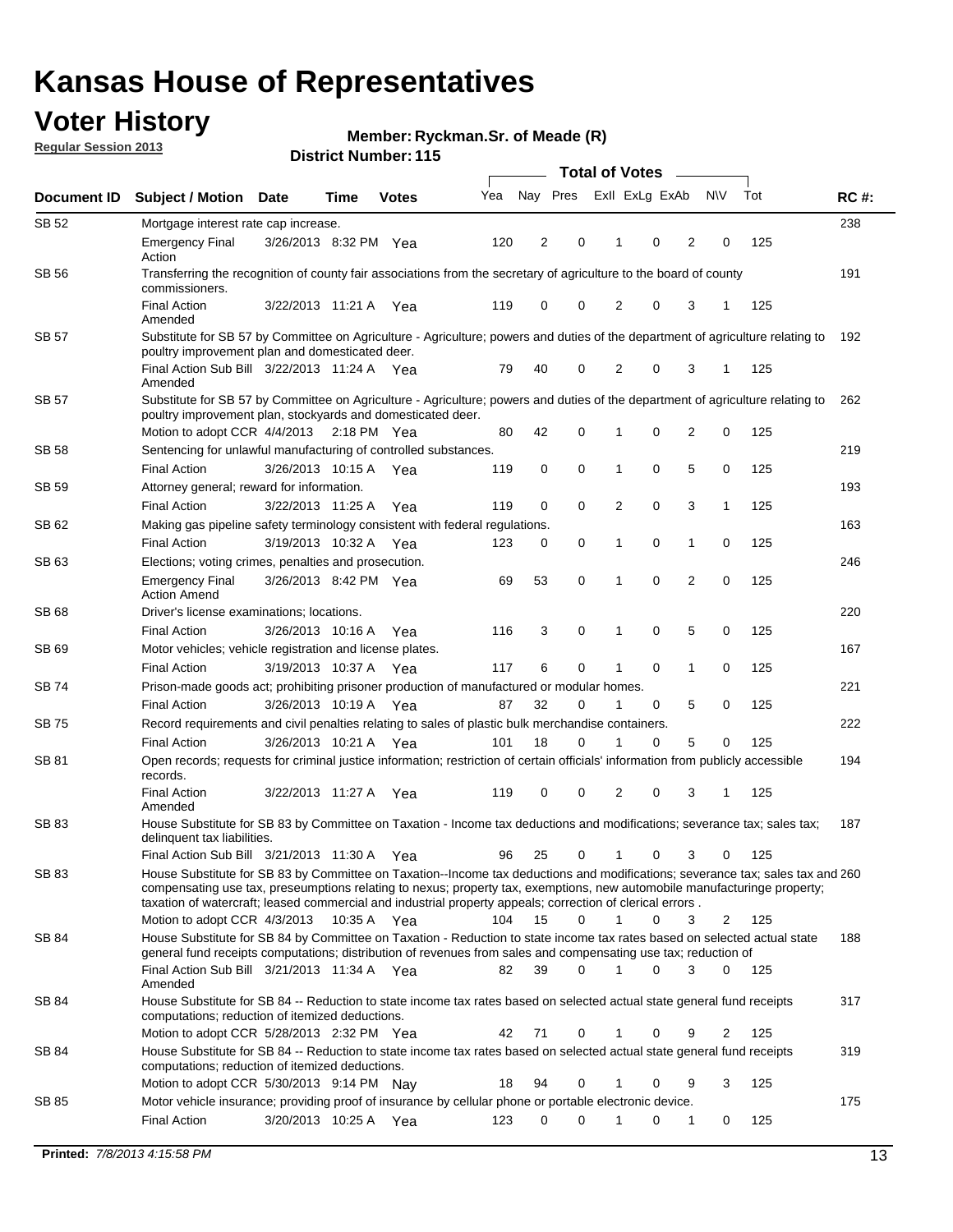## **Voter History**

**Regular Session 2013**

**Member: Ryckman.Sr. of Meade (R)** 

| Document ID   |                                                                                                       |                       |         |              |     |                |              |                |                |                |              |     |             |
|---------------|-------------------------------------------------------------------------------------------------------|-----------------------|---------|--------------|-----|----------------|--------------|----------------|----------------|----------------|--------------|-----|-------------|
|               | <b>Subject / Motion Date</b>                                                                          |                       | Time    | <b>Votes</b> | Yea | Nay Pres       |              |                | Exll ExLg ExAb |                | N\V          | Tot | <b>RC#:</b> |
| <b>SB 88</b>  | Increasing the children's advocacy center assessment fee.                                             |                       |         |              |     |                |              |                |                |                |              |     | 223         |
|               | <b>Final Action</b><br>Amended                                                                        | 3/26/2013 10:22 A     |         | Yea          | 118 | $\mathbf{1}$   | 0            | 1              | 0              | 5              | 0            | 125 |             |
| SB 96         | Motor vehicles; counties with multiple registration facilities; additional registration fee.          |                       |         |              |     |                |              |                |                |                |              |     | 224         |
|               | <b>Final Action</b><br>Amended                                                                        | 3/26/2013 10:24 A Yea |         |              | 106 | 12             | 0            | 1              | 0              | 5              | 1            | 125 |             |
| SB 96         | Additional motor vehicle registration fees.                                                           |                       |         |              |     |                |              |                |                |                |              |     | 263         |
|               | Motion to adopt CCR 4/4/2013 2:21 PM Yea                                                              |                       |         |              | 114 | 8              | 0            | 1              | $\mathbf 0$    | 2              | 0            | 125 |             |
| SB 102        | Requiring the state treasurer to provide a list of daily deposits to the secretary of administration. |                       |         |              |     |                |              |                |                |                |              |     | 195         |
|               | <b>Final Action</b><br>Amended                                                                        | 3/22/2013 11:28 A Yea |         |              | 119 | 0              | $\Omega$     | $\overline{2}$ | 0              | 3              | 1            | 125 |             |
| SB 102        | Enacting the second amendment protection act.                                                         |                       |         |              |     |                |              |                |                |                |              |     | 295         |
|               | Motion to Adopt CCR 4/5/2013                                                                          |                       |         | 9:20 PM Yea  | 96  | 24             | 0            | $\overline{2}$ | 0              | 2              | 1            | 125 |             |
| SB 111        | Establishing Native American legislative day at the capitol; awarding of high school diplomas.        |                       |         |              |     |                |              |                |                |                |              |     |             |
|               | <b>Emergency Final</b><br><b>Action Amend</b>                                                         | 3/26/2013 8:41 PM Yea |         |              | 122 | 0              | $\Omega$     |                | 0              | 2              | 0            | 125 |             |
| SB 113        | Credit unions; changes in certain loan limitations.                                                   |                       |         |              |     |                |              |                |                |                |              |     | 234         |
|               | Emergency Final<br>Action                                                                             | 3/26/2013 8:25 PM Yea |         |              | 122 | $\mathbf 0$    | 0            | 1              | 0              | $\overline{2}$ | 0            | 125 |             |
| <b>SB 118</b> | Relating to law enforcement reporting and investigation of missing persons.                           |                       |         |              |     |                |              |                |                |                |              |     | 225         |
|               | <b>Final Action</b>                                                                                   | 3/26/2013 10:25 A Yea |         |              | 119 | 0              | 0            | 1              | 0              | 5              | 0            | 125 |             |
| SB 120        | Enacting the Kansas farmers' market promotion act.                                                    |                       |         |              |     |                |              |                |                |                |              |     | 196         |
|               | <b>Final Action</b><br>Amended                                                                        | 3/22/2013 11:31 A Yea |         |              | 68  | 51             | 0            | $\overline{2}$ | $\mathbf 0$    | 3              | 1            | 125 |             |
| <b>SB 122</b> | Kansas administrative procedure act; service of order or notice.                                      |                       |         |              |     |                |              |                |                |                |              |     | 226         |
|               | <b>Final Action</b><br>Amended                                                                        | 3/26/2013 10:26 A     |         | Yea          | 119 | 0              | 0            | 1              | $\mathbf 0$    | 5              | 0            | 125 |             |
| SB 122        | Elections; unauthorized voting disclosures.                                                           |                       |         |              |     |                |              |                |                |                |              |     |             |
|               | Motion to Adopt CCR 4/5/2013 6:23 PM                                                                  |                       |         | Yea          | 89  | 31             | 0            | 2              | 0              | 2              | $\mathbf{1}$ | 125 |             |
| SB 124        | Amending the Kansas restraint of trade act.                                                           |                       |         |              |     |                |              |                |                |                |              |     | 227         |
|               | <b>Final Action</b><br>Amended                                                                        | 3/26/2013 10:27 A     |         | Yea          | 116 | $\overline{2}$ | $\mathbf{1}$ | 1              | $\mathbf 0$    | 5              | 0            | 125 |             |
| SB 124        | Amending the Kansas restraint of trade act.                                                           |                       |         |              |     |                |              |                |                |                |              |     | 273         |
|               | Motion to Adopt CCR 4/5/2013                                                                          |                       | 11:06 A | Yea          | 97  | 23             | 0            | $\overline{2}$ | 0              | $\overline{2}$ | $\mathbf{1}$ | 125 |             |
| <b>SB 128</b> | Career technical education incentive program amendments.                                              |                       |         |              |     |                |              |                |                |                |              |     | 168         |
|               | <b>Final Action</b><br>Amended                                                                        | 3/19/2013 10:39 A     |         | Yea          | 123 | 0              | 0            | 1              | 0              | $\mathbf{1}$   | 0            | 125 |             |
| SB 129        | Bank commissioner: certain fees and hearing costs.                                                    |                       |         |              |     |                |              |                |                |                |              |     | 254         |
|               | Emergency Final<br><b>Action Amend</b>                                                                | 3/26/2013 8:55 PM Yea |         |              | 110 | 12             | 0            | 1              | 0              | 2              | 0            | 125 |             |
| SB 129        | Mortgage interest rate cap increase.                                                                  |                       |         |              |     |                |              |                |                |                |              |     | 272         |
|               | Motion to Adopt CCR 4/5/2013                                                                          |                       | 10:42 A | Yea          | 121 | $\mathbf 0$    | 0            | 2              | 0              | $\overline{c}$ | 0            | 125 |             |
| SB 135        | Transferring boiler inspection duties from the department of labor to the state fire marshal.         |                       |         |              |     |                |              |                |                |                |              |     | 228         |
|               | <b>Final Action</b>                                                                                   | 3/26/2013 10:28 A Yea |         |              | 114 | 5              | 0            | 1              | 0              | 5              | 0            | 125 |             |
| SB 136        | Providing veterans designation on driver's licenses and nondriver identification cards.               |                       |         |              |     |                |              |                |                |                |              |     | 244         |
|               | Emergency Final<br><b>Action Amend</b>                                                                | 3/26/2013 8:39 PM Yea |         |              | 119 | 3              | 0            | 1              | 0              | $\overline{2}$ | 0            | 125 |             |
| SB 139        | Kansas money transmitter act.                                                                         |                       |         |              |     |                |              |                |                |                |              |     | 229         |
|               | <b>Final Action</b>                                                                                   | 3/26/2013 10:30 A     |         | Yea          | 117 | 1              | $\mathbf{1}$ | 1              | 0              | 5              | 0            | 125 |             |
| SB 142        | Abortion; concerning civil actions related to abortion.                                               |                       |         |              |     |                |              |                |                |                |              |     | 241         |
|               | Emergency Final<br>Action                                                                             | 3/26/2013 8:36 PM Yea |         |              | 89  | 33             | 0            | 1              | 0              | $\overline{c}$ | 0            | 125 |             |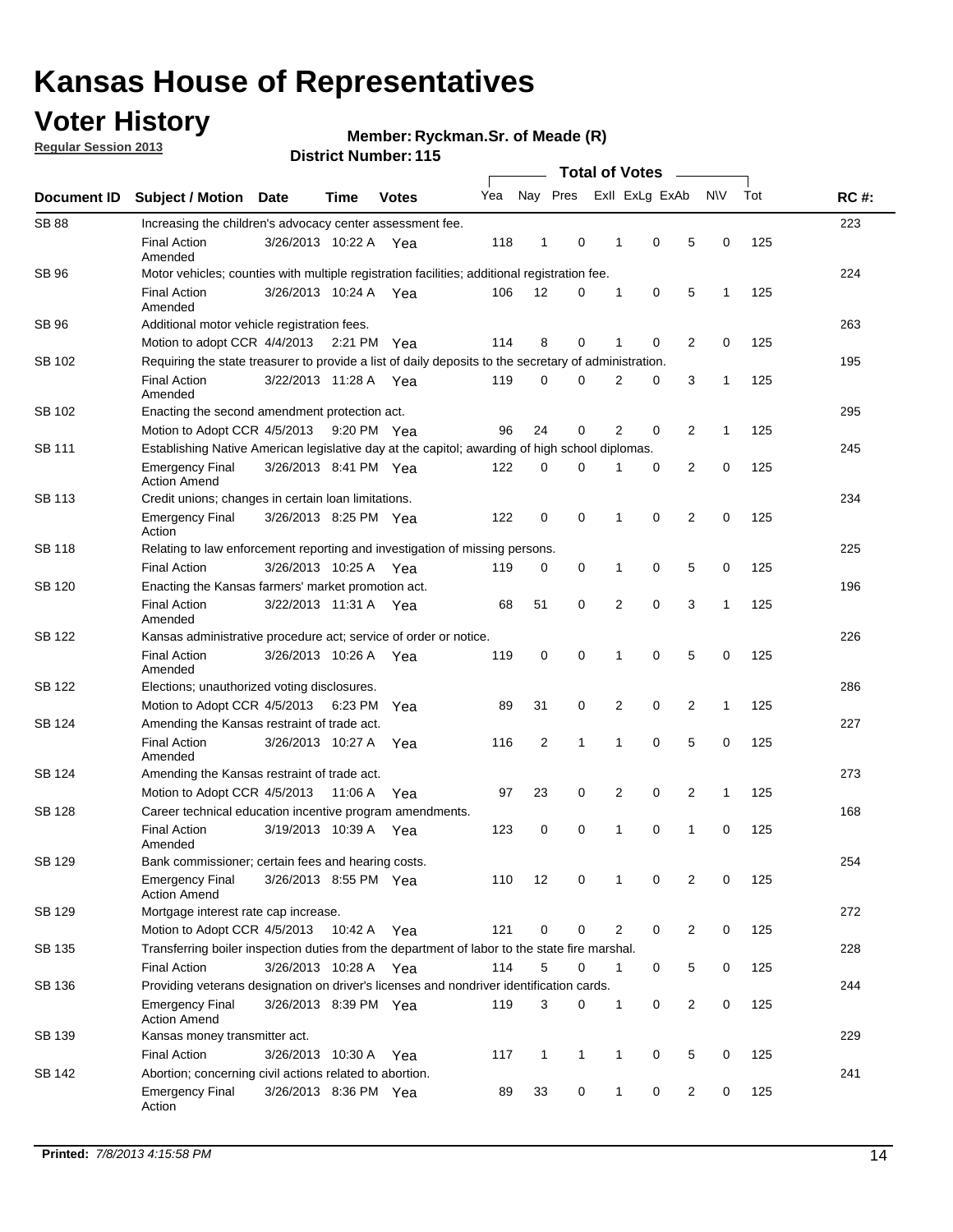## **Voter History**

**Member: Ryckman.Sr. of Meade (R)** 

**Regular Session 2013**

| Document ID     |                                                                                                                                                                                                       |                                                                                         |             |              |     | <b>Total of Votes</b> |   |   |                |                |           |     |             |  |  |  |  |  |  |  |
|-----------------|-------------------------------------------------------------------------------------------------------------------------------------------------------------------------------------------------------|-----------------------------------------------------------------------------------------|-------------|--------------|-----|-----------------------|---|---|----------------|----------------|-----------|-----|-------------|--|--|--|--|--|--|--|
|                 | <b>Subject / Motion Date</b>                                                                                                                                                                          |                                                                                         | Time        | <b>Votes</b> | Yea | Nay Pres              |   |   | Exll ExLg ExAb |                | <b>NV</b> | Tot | <b>RC#:</b> |  |  |  |  |  |  |  |
| <b>SB 149</b>   | 239<br>Drug screening for recipients of cash assistance and unemployment benefits.                                                                                                                    |                                                                                         |             |              |     |                       |   |   |                |                |           |     |             |  |  |  |  |  |  |  |
|                 | <b>Emergency Final</b><br><b>Action Amend</b>                                                                                                                                                         | 3/26/2013 8:33 PM Yea                                                                   |             |              | 106 | 16                    | 0 | 1 | 0              | 2              | 0         | 125 |             |  |  |  |  |  |  |  |
| SB 164          | Relating to the director of vehicles regulating providers of motor vehicle functions.                                                                                                                 |                                                                                         |             |              |     |                       |   |   |                |                |           |     | 247         |  |  |  |  |  |  |  |
|                 | <b>Emergency Final</b><br><b>Action Amend</b>                                                                                                                                                         | 3/26/2013 8:43 PM Yea                                                                   |             |              | 117 | 5                     | 0 | 1 | 0              | 2              | 0         | 125 |             |  |  |  |  |  |  |  |
| SB 164          | Relating to the director of vehicles regulating providers of motor vehicle functions.                                                                                                                 |                                                                                         |             |              |     |                       |   |   |                |                |           |     | 268         |  |  |  |  |  |  |  |
|                 |                                                                                                                                                                                                       | 0<br>Motion to adopt CCR 4/4/2013<br>9<br>0<br>1<br>2<br>2<br>125<br>5:32 PM Yea<br>111 |             |              |     |                       |   |   |                |                |           |     |             |  |  |  |  |  |  |  |
| SB 166          | Insurers supervision, rehabilitation and liquidation act; derivatives.                                                                                                                                |                                                                                         |             |              |     |                       |   |   |                |                |           |     | 206         |  |  |  |  |  |  |  |
|                 | <b>Final Action</b>                                                                                                                                                                                   | 3/26/2013 9:52 AM Yea                                                                   |             |              | 119 | 0                     | 0 | 1 | 0              | 5              | 0         | 125 |             |  |  |  |  |  |  |  |
| SB 168          | Limiting nuisance actions against certain agricultural activities.                                                                                                                                    |                                                                                         |             |              |     |                       |   |   |                |                |           |     | 169         |  |  |  |  |  |  |  |
|                 | <b>Final Action</b><br>Amended                                                                                                                                                                        | 3/19/2013 10:40 A Yea                                                                   |             |              | 111 | 12                    | 0 | 1 | 0              | 1              | 0         | 125 |             |  |  |  |  |  |  |  |
| SB 168          | Limiting nuisance actions against certain agricultural activities.                                                                                                                                    |                                                                                         |             |              |     |                       |   |   |                |                |           |     | 264         |  |  |  |  |  |  |  |
|                 | Motion to adopt CCR 4/4/2013                                                                                                                                                                          |                                                                                         |             | 2:30 PM Yea  | 110 | 12                    | 0 | 1 | 0              | 2              | 0         | 125 |             |  |  |  |  |  |  |  |
| <b>SB 171</b>   | School districts; amendments to Kansas uniform financial accounting and reporting act.                                                                                                                |                                                                                         |             |              |     |                       |   |   |                |                |           |     | 248         |  |  |  |  |  |  |  |
|                 | <b>Emergency Final</b><br><b>Action Amend</b>                                                                                                                                                         | 3/26/2013 8:44 PM Yea                                                                   |             |              | 122 | 0                     | 0 | 1 | 0              | 2              | 0         | 125 |             |  |  |  |  |  |  |  |
| SB 171          | School districts; amendments to Kansas uniform financial accounting and reporting act.                                                                                                                |                                                                                         |             |              |     |                       |   |   |                |                |           |     | 285         |  |  |  |  |  |  |  |
|                 | Motion to Adopt CCR 4/5/2013                                                                                                                                                                          |                                                                                         | 6:19 PM Yea |              | 63  | 57                    | 0 | 2 | 0              | 2              |           | 125 |             |  |  |  |  |  |  |  |
| SB 171          | Appropriations for FY 2013, FY 2014, FY 2015, FY 2016, FY 2017 and FY 2018 for various state agencies; capital<br>improvement projects; claims against the state.                                     |                                                                                         |             |              |     |                       |   |   |                |                | 320       |     |             |  |  |  |  |  |  |  |
|                 | Motion to adopt CCR 6/1/2013 4:30 PM Yea                                                                                                                                                              |                                                                                         |             |              | 63  | 51                    | 0 | 0 | 0              | 8              | 3         | 125 |             |  |  |  |  |  |  |  |
| SB 187          | Establishing the workers compensation and employment security boards nominating committee; administrative law judge<br>appointment; workers compensation appeals board.                               |                                                                                         |             |              |     |                       |   |   |                |                |           |     | 242         |  |  |  |  |  |  |  |
|                 | <b>Emergency Final</b><br><b>Action Amend</b>                                                                                                                                                         | 3/26/2013 8:37 PM Yea                                                                   |             |              | 88  | 34                    | 0 | 1 | 0              | 2              | 0         | 125 |             |  |  |  |  |  |  |  |
| SB 187          | Amending workers compensation law provisions; establishing the workers compensation and employment security boards<br>nominating committee; notice requirements; workplace health and safety program. |                                                                                         |             |              |     |                       |   |   |                |                |           |     | 274         |  |  |  |  |  |  |  |
|                 | Motion to Adopt CCR 4/5/2013 11:26 A Yea                                                                                                                                                              |                                                                                         |             |              | 89  | 31                    | 0 | 2 | 0              | 3              | 0         | 125 |             |  |  |  |  |  |  |  |
| SB 199          | University of Kansas medical center; midwest center for stem cell therapy.                                                                                                                            |                                                                                         |             |              |     |                       |   |   |                |                |           |     | 235         |  |  |  |  |  |  |  |
|                 | <b>Emergency Final</b><br><b>Action Amend</b>                                                                                                                                                         | 3/26/2013 8:26 PM Yea                                                                   |             |              | 90  | 32                    | 0 | 1 | 0              | 2              | 0         | 125 |             |  |  |  |  |  |  |  |
| SB 199          | Health care; stem cell therapy and unused medications.                                                                                                                                                |                                                                                         |             |              |     |                       |   |   |                |                |           |     | 290         |  |  |  |  |  |  |  |
|                 | Motion to Adopt CCR 4/5/2013                                                                                                                                                                          |                                                                                         | 7:52 PM Yea |              | 90  | 30                    | 0 | 2 | 0              | $\overline{2}$ | 1         | 125 |             |  |  |  |  |  |  |  |
| SB 216          | Allowing a public building commission to acquire land for a municipal university similar to what such commission is currently<br>allowed to do for any state university.                              |                                                                                         |             |              |     |                       |   |   |                |                |           |     | 185         |  |  |  |  |  |  |  |
|                 | <b>Final Action</b>                                                                                                                                                                                   | 3/21/2013 11:23 A Yea                                                                   |             |              | 121 | 0                     | 0 | 1 | 0              | 3              | 0         | 125 |             |  |  |  |  |  |  |  |
| SB 246          | Reconciling amendments to certain statutes.                                                                                                                                                           |                                                                                         |             |              |     |                       |   |   |                |                |           |     | 315         |  |  |  |  |  |  |  |
|                 | <b>Emergency Final</b><br>Action                                                                                                                                                                      | 5/23/2013 2:14 PM Yea                                                                   |             |              | 111 | 0                     | 0 | 1 | 0              | 8              | 5         | 125 |             |  |  |  |  |  |  |  |
| <b>SCR 1604</b> | Joint rules for the Senate and House of Representatives, 2013-2014.                                                                                                                                   |                                                                                         |             |              |     |                       |   |   |                |                |           |     | 5           |  |  |  |  |  |  |  |
|                 | <b>Final Action</b><br>Amended                                                                                                                                                                        | 1/28/2013 11:12 A Yea                                                                   |             |              | 81  | 41                    | 0 | 0 | 0              | 3              | 0         | 125 |             |  |  |  |  |  |  |  |
| <b>SCR 1606</b> |                                                                                                                                                                                                       | Honoring pregnancy maintenance resource centers.                                        |             |              |     |                       |   |   |                |                |           | 240 |             |  |  |  |  |  |  |  |
|                 | <b>Emergency Final</b><br>Action                                                                                                                                                                      | 3/26/2013 8:34 PM Yea                                                                   |             |              | 122 | 0                     | 0 | 1 | 0              | 2              | 0         | 125 |             |  |  |  |  |  |  |  |